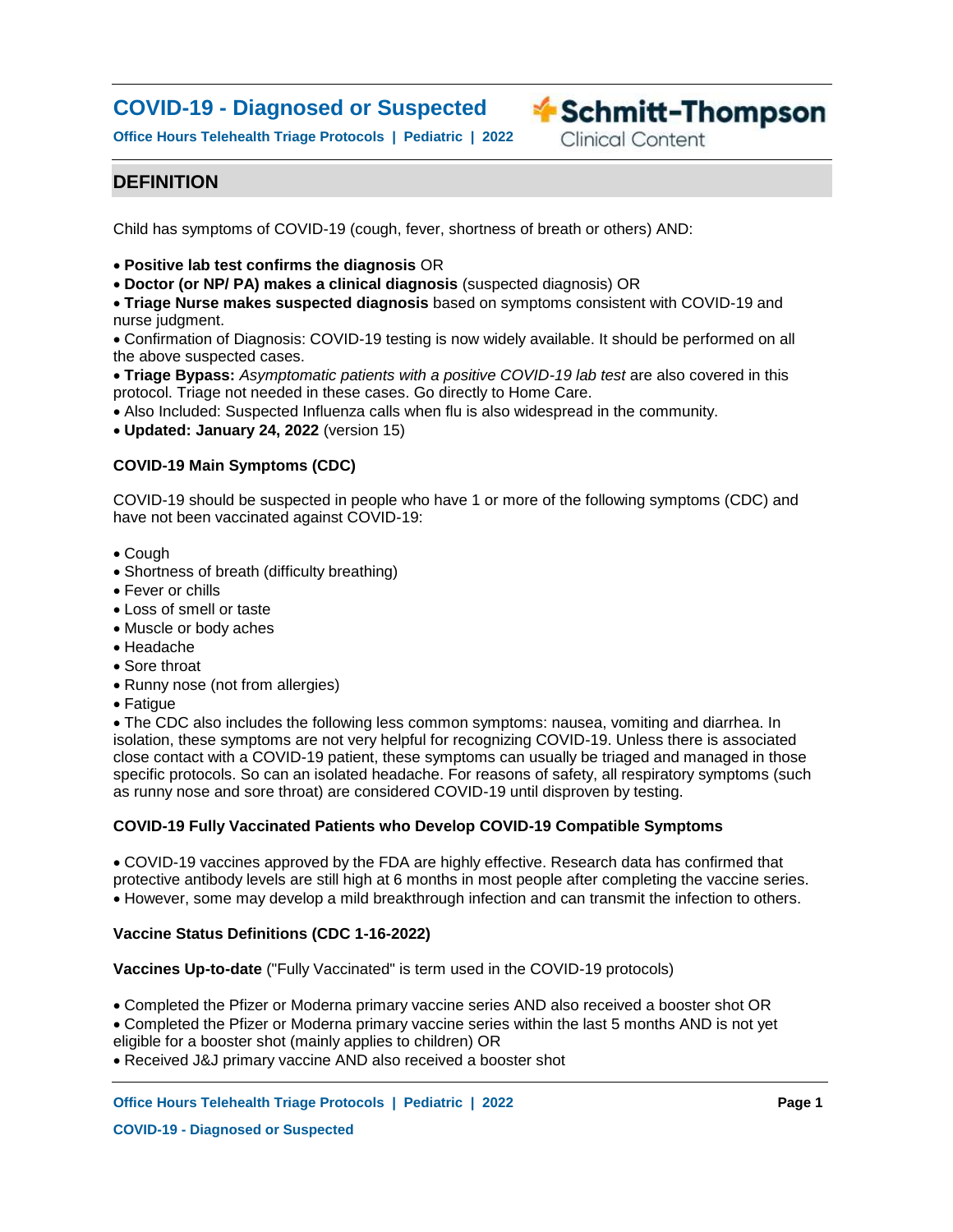**Vaccines Not Up-to-date** ("Partially" or "Unvaccinated" is term used in the COVID-19 protocols)

Unvaccinated: Has not received any COVID-19 vaccines.

Completed the Pfizer or Moderna primary vaccine series AND 5 or more months ago BUT has not received a booster shot OR

Received only one Pfizer or Moderna vaccine OR

Received J&J primary vaccine AND 2 or more months ago BUT has not received a booster shot

**Note:** Also, if less than 14 days since the shot, the person is only "partially vaccinated." *This waiting period does not apply to booster shots.*

## **TRIAGE ASSESSMENT QUESTIONS**

## **Call EMS 911 Now**

Severe difficulty breathing (struggling for each breath, unable to speak or cry, making grunting noises with each breath, severe retractions) (Triage tip: Listen to the child's breathing.)

Slow, shallow, weak breathing

*R/O: respiratory depression with impending apnea*

Bluish (or gray) lips or face now

*R/O: cyanosis and need for oxygen*

Difficult to awaken or not alert when awake

*R/O: encephalitis*

Very weak (doesn't move or make eye contact)

*R/O: sepsis or shock*

Sounds like a life-threatening emergency to the triager

## **See More Appropriate Protocol**

Runny nose from nasal allergies

*Go to Protocol: Nasal Allergies (Hay Fever) (Pediatric)*

- [1] Headache is isolated symptom (no fever) AND [2] no known COVID-19 close contact *Go to Protocol: Headache (Pediatric)*
- [1] Vomiting is isolated symptom (no fever) AND [2] no known COVID-19 close contact *Go to Protocol: Vomiting without Diarrhea (Pediatric)*
- [1] Diarrhea is isolated symptom (no fever) AND [2] no known COVID-19 close contact *Go to Protocol: Diarrhea (Pediatric)*
- [1] COVID-19 exposure AND [2] NO symptoms

*Go to Protocol: COVID-19 - Exposure (Pediatric)*

[1] COVID-19 vaccine general reaction (fever, headache, muscle aches, fatigue) AND [2] starts within 48 hours of shot (Note: vaccine does not cause respiratory symptoms. Stay here for those symptoms.)

*Go to Protocol: COVID-19 Vaccine Reactions and Questions (Pediatric)*

**Office Hours Telehealth Triage Protocols | Pediatric | 2022 Page 2 COVID-19 - Diagnosed or Suspected**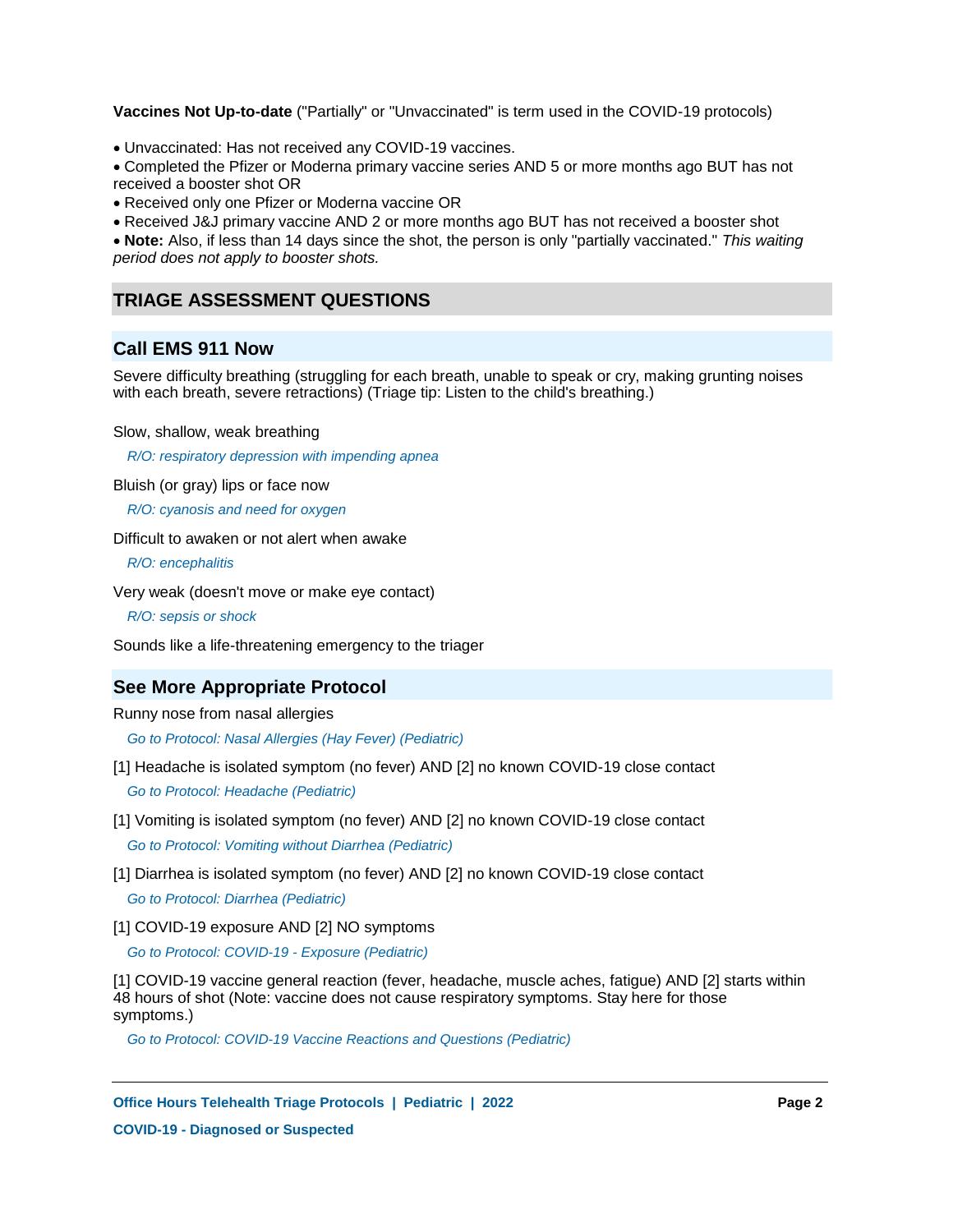COVID-19 vaccines, questions about

*Go to Protocol: COVID-19 Vaccine Reactions and Questions (Pediatric)*

[1] Diagnosed with influenza within the last 2 weeks by a HCP AND [2] follow-up call

*Go to Protocol: Influenza (Flu) Follow-up Call (Pediatric)*

[1] Household exposure to known influenza (flu test positive) AND [2] child with influenza-like symptoms

*Go to Protocol: Influenza (Flu) - Seasonal (Pediatric)*

## **Go to ED Now**

Difficulty breathing confirmed by triager BUT not severe (includes tight breathing and hard breathing)

*R/O: pneumonia*

Ribs are pulling in with each breath (retractions)

*R/O: pneumonia*

Age < 12 weeks with fever 100.4 F (38.0 C) or higher rectally

*R/O: sepsis*

SEVERE chest pain (excruciating)

 *R/O: pneumonia, pleurisy, pulmonary emboli*

Muscle or body pains AND complication suspected (can't stand, can't walk, can barely walk, can't move arm or hand normally or other serious symptom)

Headache AND complication suspected (stiff neck, incapacitated by pain, worst headache ever, confused, weakness or other serious symptom)

## **Go to ED/UCC Now (or to Office with PCP Approval)**

Stridor (harsh sound with breathing in) is present now OR has occurred 2 or more times

Rapid breathing (Breaths/min > 60 if < 2 mo; > 50 if 2-12 mo; > 40 if 1-5 years; > 30 if 6-11 years; > 20 if > 12 years)

*R/O: respiratory distress. (Caution: Do not attribute abnormal RR to fever)*

MODERATE chest pain that keeps from taking a deep breath

*R/O: pneumonia, pleurisy*

Lips or face have turned bluish BUT only during coughing fits

*R/O: need for oxygen*

Sore throat AND complication suspected (refuses to drink, can't swallow fluids, new-onset drooling, can't move neck normally or other serious symptom)

Multisystem Inflammatory Syndrome (MIS-C) suspected (Fever AND 2 or more of the following: widespread red rash, red eyes, red lips, red palms/soles, swollen hands/feet, abdominal pain, vomiting, diarrhea)

*Note: rare complication; average onset of symptoms 4 weeks AFTER a COVID-19 infection*

Child sounds very sick or weak to the triager

*Reason: severe acute illness or serious complication suspected*

**Office Hours Telehealth Triage Protocols | Pediatric | 2022 Page 3**

**COVID-19 - Diagnosed or Suspected**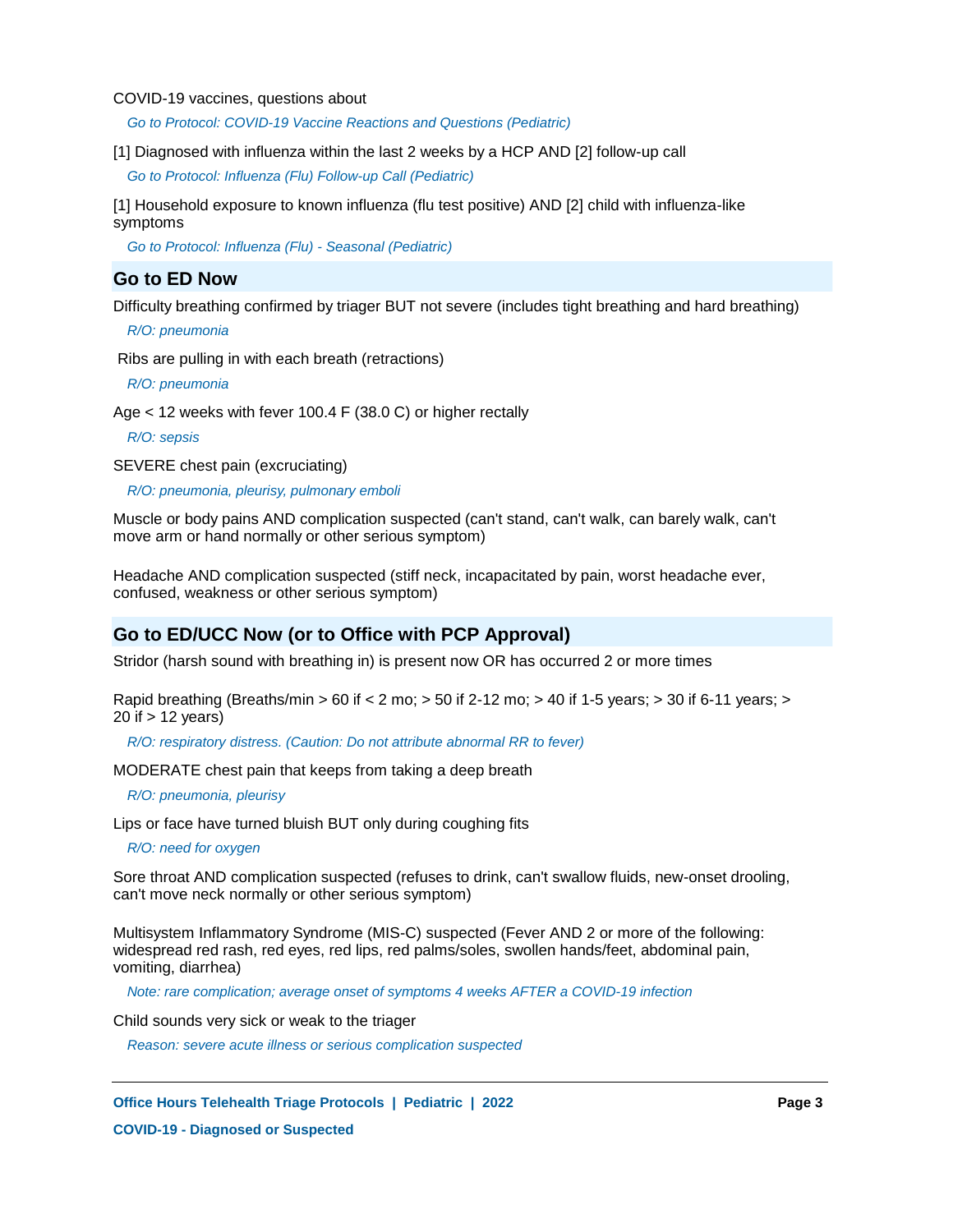## **Go to Office Now**

Wheezing confirmed by triager BUT no trouble breathing (Exception: known asthmatic)

*Note to Triager: Asthmatic children will also need triaging with the Asthma protocol.*

Fever > 105 F (40.6 C)

*R/O: serious bacterial infection*

Shaking chills (shivering) present > 30 minutes

Dehydration suspected (signs: no urine > 8 hours AND very dry mouth, no tears, ill-appearing, etc.)

Age < 3 months with lots of coughing

*R/O: pneumonia*

Crying that cannot be comforted lasts > 2 hours

*R/O: severe otitis*

## **Discuss With PCP and Callback by Nurse within 1 Hour**

Age less than 12 weeks AND suspected COVID-19 with mild symptoms BUT no fever

*Reason: PCP will decide on needed follow-up care*

SEVERE-RISK patient (e.g., immuno-compromised, serious lung disease, on oxygen, heart disease, bedridden, etc) AND suspected COVID-19 with mild symptoms

*Reason: special chronic diseases at risk for severe pneumonia or sepsis. PCP will decide on needed followup care.*

## **See in Office Today**

Stridor occurred but not present now

Continuous coughing keeps from playing or sleeping AND no improvement using cough treatment per protocol

Fever returns after gone for over 24 hours AND symptoms worse or not improved

 *R/O: otitis media or sinusitis*

Fever present > 3 days (72 hours)

*R/O: bacterial superinfection - usually otitis media*

Strep throat infection suspected by triager

*Reason: may need Strep test*

Earache or ear discharge also present

*R/O: otitis media*

Age > 5 years with sinus pain around cheekbone or eye (not just congestion) and fever

 *R/O: sinusitis*

## **Discuss With PCP and Callback by Nurse Today**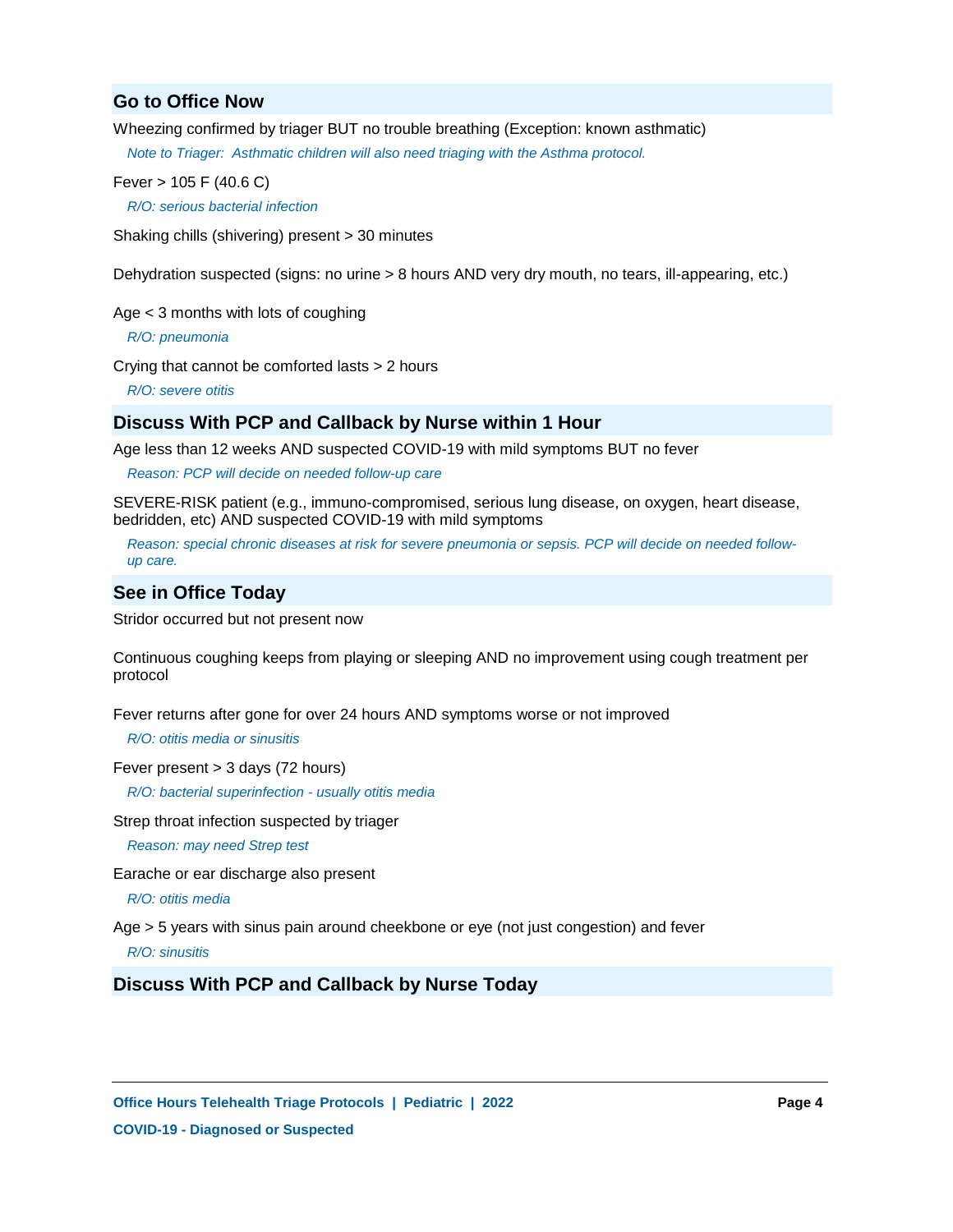[1] Influenza also widespread in the community AND [2] mild flu-like symptoms WITH FEVER AND [3] HIGH-RISK patient for complications with Flu (See that CDC List)

*Reason: may need testing for influenza and COVID-19. If positive for flu, PCP will decide if antiviral meds would be helpful for this patient.*

Age 12 and above with positive COVID-19 lab test and HIGH-RISK patient for complications with COVID-19 (See that CDC List)

*Reason: may be eligible for antiviral meds*

COVID-19 rapid test result was negative and mild symptoms (cough, fever, or others)

*R/O: false negative; PCP will decide if PCR test is indicated.*

[1] COVID-19 infection suspected by triager AND [2] mild symptoms (cough, fever and others) AND [3] no complications or SOB (Exception: positive rapid test. Go to Home Care)

*Reason: RN can arrange COVID-19 testing if needed. Triager will provide advice for treating symptoms.*

## **See in Office Within 3 Days**

Triager thinks child needs to be seen for non-urgent acute problem

Caller wants child seen for non-urgent problem

## **Home Care**

[1] COVID-19 infection (or flu) diagnosed by positive lab test or suspected by doctor (or NP/PA) AND [2] mild symptoms (cough, fever, chills, sore throat, muscle pains, headache, loss of smell) OR no symptoms

COVID-19 Home Isolation, questions about

COVID-19 Prevention, questions about

COVID-19 Testing, questions about

COVID-19 Disease, questions about

## **HOME CARE ADVICE**

### **COVID-19 Infection with Mild Symptoms (also applies to Influenza) - Treatment**

- **Reassurance and Education - COVID-19 Positive with Mild or No Symptoms:** 1.
	- Your child has been diagnosed as having COVID-19 by a positive lab test OR

You or your doctor suspect COVID-19 because it is widespread in your community and your child has developed symptoms that match (cough and/or fever).

- Getting a COVID-19 lab test is the only way to know for sure.
- Most infections are mild, especially in children.

What to Expect: Mild symptoms usually last less than 2 weeks. Complications are rare in children.

Here's some care advice to help your child and to help prevent others from getting sick.

#### **Treatment of Symptoms:** 2.

The treatment is the same whether you have COVID-19, influenza or some other respiratory virus.

The only difference for COVID-19 is you need to stay on home isolation until you recover (a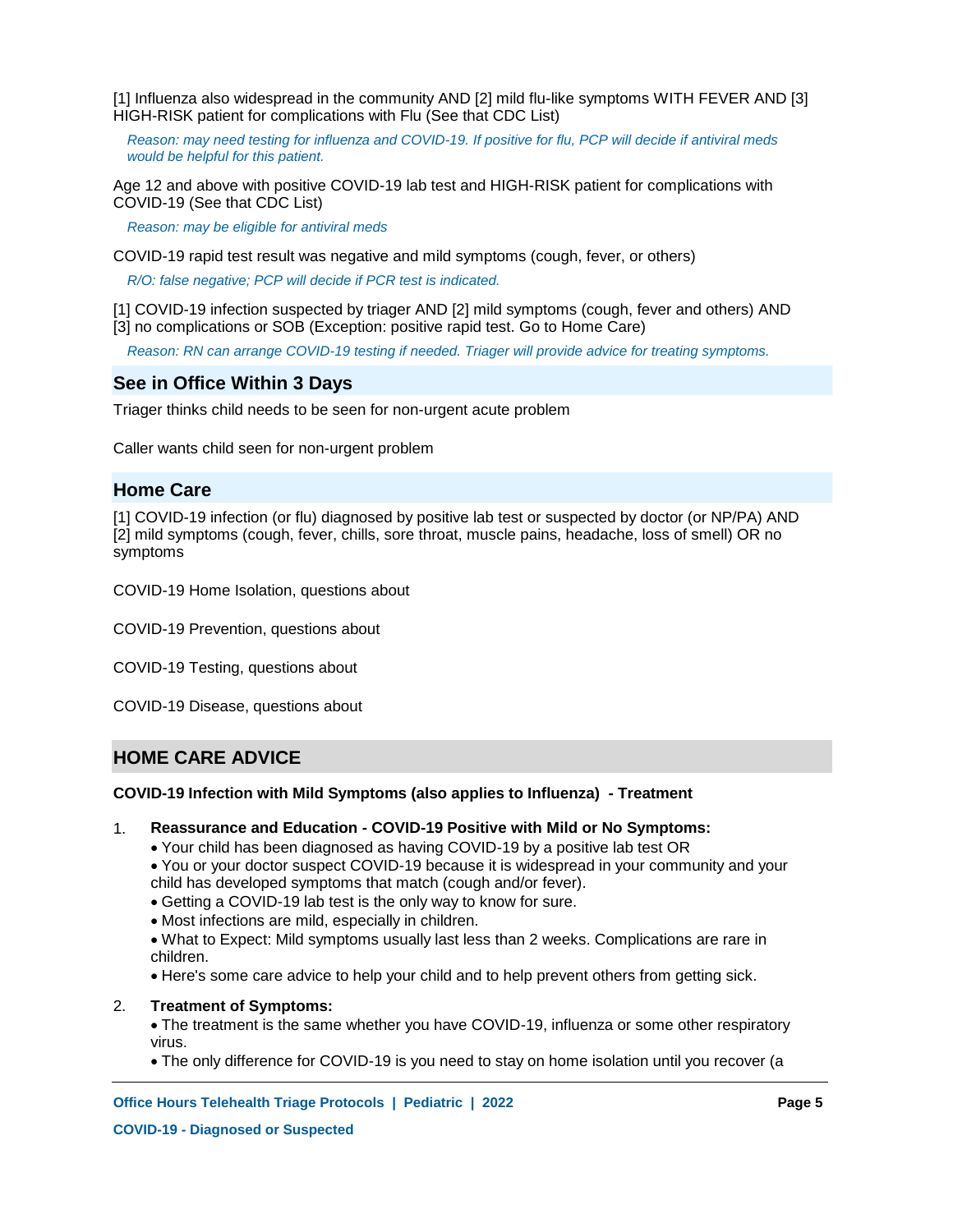minimum of 5 days). Reason: You want to protect other people from getting it.

Treat the symptoms that are bothering you the most.

**Note to Triager:** Care Advice is available for Cough, Fever, Chills and Shivering, Runny nose, Sore throat, Muscle pains, Headache and Loss of smell. Only discuss treatment for the caller's main symptoms.

There is no anti-viral medication for treating COVID-19 at home. New antiviral treatments have been developed for patients who need to be hospitalized.

Antibiotics are not helpful for viral infections.

You don't need to see your doctor unless you develop trouble breathing or become worse in any other way.

#### **Home Isolation Is Needed:** 3.

Isolation means separating sick people with a contagious disease from people who are not sick. (CDC) That means stay at home if you are sick OR if you test positive without symptoms. (Note: For influenza-like illnesses, you should also remain at home (isolate) until at least 24 hours after fever is gone). (CDC)

- Follow local, state or provincial Department of Health directives.
- Students should follow their school's COVID-19 policy.
- See the Home Isolation section for details.

#### **Fever Treatment:** 4.

For fever above 102 F (39 C), you may use acetaminophen or ibuprofen if the patient is uncomfortable. (See Dosage table). Avoid aspirin.

For fevers 100-102 F (37.8 to 39 C), fever medicines are not needed. Reason: Fever turns on your body's immune system. Fever helps fight the infection.

Exception: if the patient also has pain, treat it.

Fluids: Offer cool fluids in unlimited amounts. Reason: prevent dehydration. Staying well hydrated helps the body sweat and give off heat.

Note to triager about ibuprofen concerns: Discuss only if caller brings up concerns about ibuprofen. Response: The CDC, WHO, AAP and other experts support the use of ibuprofen (if needed) for patients with COVID-19. They found no scientific evidence to support the claim that ibuprofen made this disease worse.

#### **Chills, Shivering and Rigors - Treatment:** 5.

Shivering occurs when the body needs to raise its core temperature quickly. Shivering generates body heat until the level of fever that the brain needs to fight the infection is reached.

- Whether or not you take a fever-reducing medicine, here are some ways to stop the shivering:
- **Blanket.** Wrap the patient in a warm blanket.

**Warm bath.** For severe shivering (rigors), the quickest way to get the fever level up is to take a warm bath. Once the fever peaks, the shivering or rigors will stop.

**Fluids.** Drink extra fluids to improve hydration and circulation.

#### **Homemade Cough Medicine:** 6.

**Age**: 3 Months to 1 year:

Give warm clear fluids (e.g., apple juice or lemonade) to thin the mucus and relax the airway. Dosage: 1-3 teaspoons (5-15 ml) four times per day.

Note to Triager: Option to be discussed only if caller complains that nothing else helps: Give a small amount of corn syrup. Dosage: 1/4 teaspoon (1 ml). Can give up to 4 times a day when coughing. Caution: Avoid honey until 1 year old (Reason: risk for botulism).

**Age** 1 year and older: Use **Honey** 1/2 to 1 tsp (2 to 5 ml) as needed as a homemade cough medicine. It can thin the secretions and loosen the cough. (If not available, can use corn syrup.) OTC cough syrups containing honey are also available. They are not more effective than plain honey and cost much more per dose.

**Age** 6 years and older: Use **Cough Drops** (throat drops) to decrease the tickle in the throat. If not available, can use hard candy. Avoid cough drops before 6 years. Reason: risk of choking.

OTC cough medicines are not recommended. (Reason: no proven benefit for children.) Honey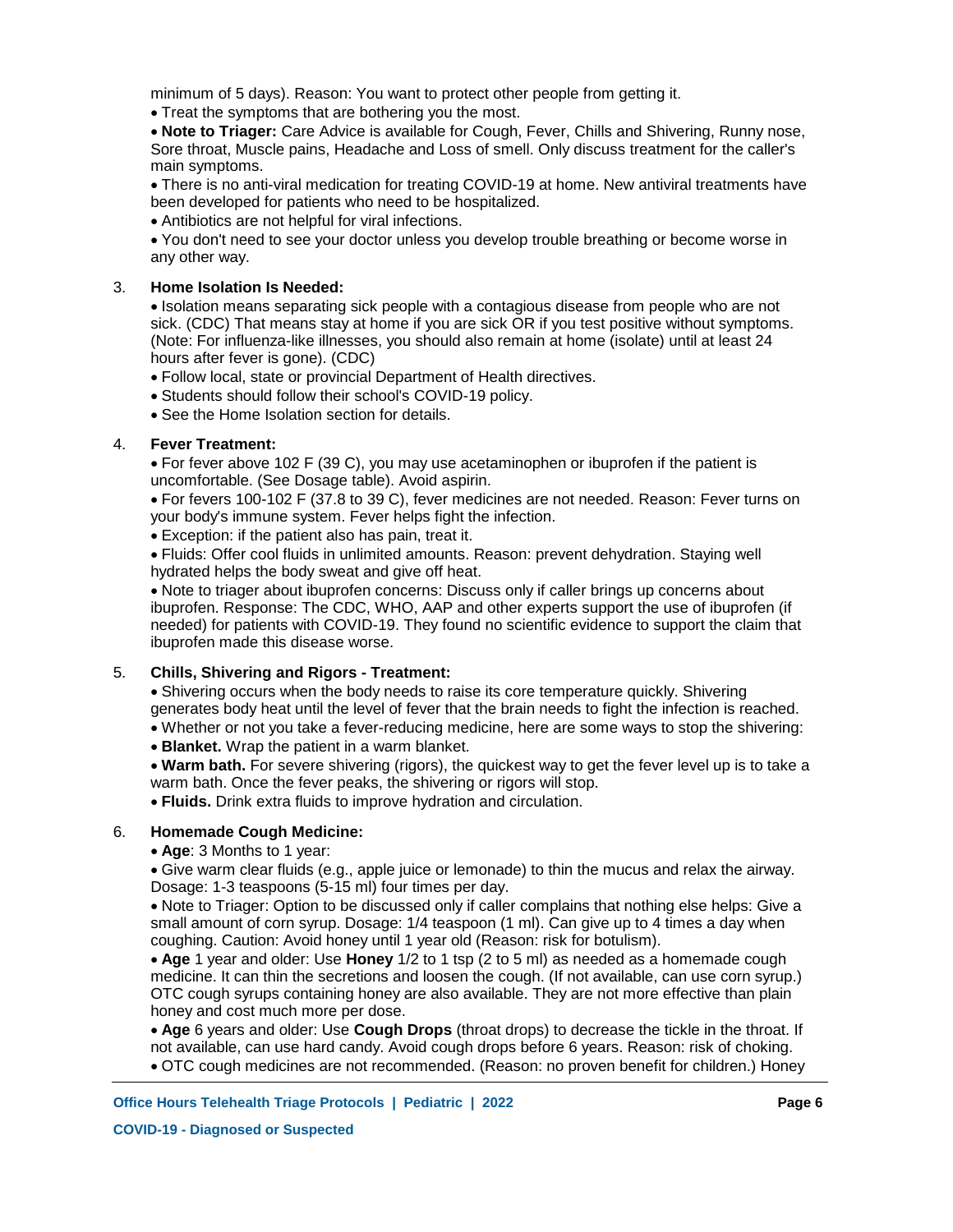has been shown to work better.

Don't use OTC cough medicines under 6 years of age. Reason: Cough is a protective reflex.

#### **Coughing Fits or Spells - Warm Mist and Fluids:** 7.

- Breathe warm mist (such as with shower running in a closed bathroom).
- If the air is dry, use a humidifier in the bedroom (Reason: dry air makes coughs worse).

Give warm clear fluids to drink. Examples are apple juice and lemonade. Don't use warm fluids before 3 months of age.

Amount. If 3 - 12 months of age, give 1 ounce (30 ml) each time. Limit to 4 times per day. If over 1 year of age, give as much as needed.

- Reason: Help relax the airway and loosen up any phlegm.
- What to Expect: The coughing fit should stop. But, your child will still have a cough.

#### **Runny Nose - Blow or Suction the Nose:** 8.

- The nasal mucus and discharge is washing viruses and bacteria out of the nose and sinuses.
- Having your child blow the nose is all that is needed. Teach your child how to blow the nose at age 2 or 3.

For younger children, gently suction the nose with a suction bulb. Use saline (salt water) nose drops or spray to loosen up the dried mucus as needed.

#### **Sore Throat Pain Relief:** 9.

- Here are some tips on treating a sore throat:
- Age over 1 year: Can sip warm fluids such as chicken broth or apple juice. Some children prefer cold foods such as popsicles or ice cream.
- Age over 6 years: Can also suck on hard candy or lollipops. Butterscotch seems to help.
- Age over 8 years: Can also gargle. Use warm water with a little table salt added. A liquid antacid can be added instead of salt. Use Mylanta or the store brand. No prescription is needed.
- Pain medicine: Use if pain interferes with swallowing. Not needed for mild pain.

## **Sore Throat - Fluids and Soft Diet:** 10.

- Try to get your child to drink adequate fluids.
- Goal: Keep your child well hydrated.
- Cold drinks, milk shakes, popsicles, slushes, and sherbet are good choices.
- Solid Foods: Offer a soft diet. Also avoid foods that need much chewing. Avoid citrus, salty, or spicy foods.
- Note: Fluid intake is much more important than eating any solid foods.

### **Muscle Pains - Treatment:** 11.

- Here are some tips for treating muscle pains and body aches:
- **Massage:** Gently massage any sore muscles.
- **Stretching:** Gently stretch any sore muscles.

**Apply Heat:** Use a heat pack, heating pad or warm wet washcloth. Do this for 10 minutes 3 times per day.

**Warm bath:** For widespread muscle pains, consider a warm bath for 20 minutes 2 times a day. Gently exercise the sore muscles under water.

**Pain medicine:** For widespread body aches, give acetaminophen every 4 hours OR ibuprofen every 6 hours as needed. (See Dosage table.) Not needed for mild aches.

### **Headache - Treatment:** 12.

• Here are some tips on treating a headache:

**Pain medicine:** Give acetaminophen every 4 hours OR ibuprofen every 6 hours as needed. (See Dosage table.) Not needed for mild headaches.

- **Cold pack:** Apply a cold wet washcloth or cold pack to the forehead for 20 minutes.
- **Massage:** Stretch and massage any tight neck muscles.

### 13. **Loss of Smell and Taste:**

**Office Hours Telehealth Triage Protocols | Pediatric | 2022 <br>
Page 7**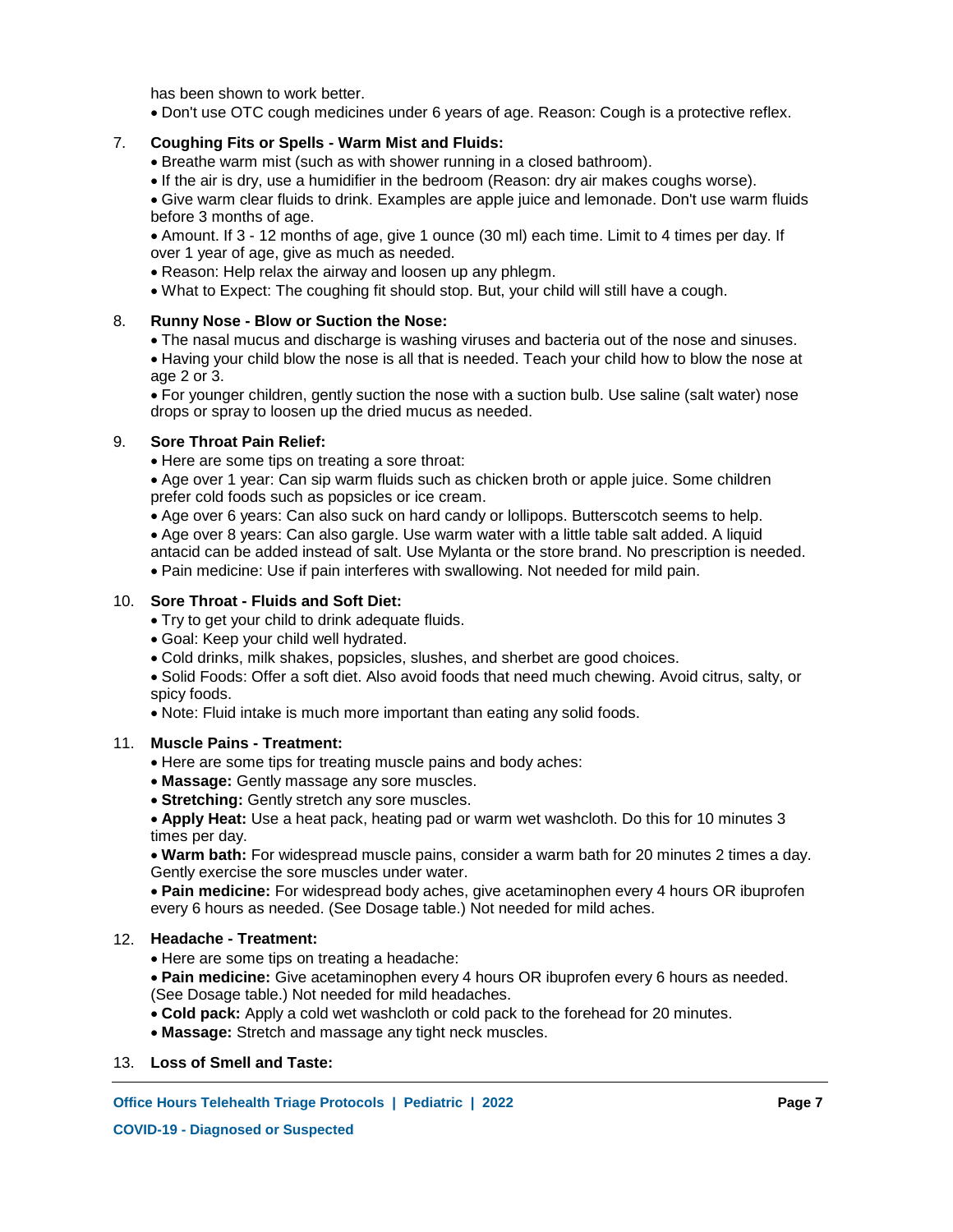- Losing the sense of smell and taste can be an early symptom of COVID-19.
- It is strong evidence for having COVID.
- In 50% of patients, these senses return within 1 to 3 weeks.
- $\bullet$  In 85%, they return within 6 months.
- Most of the others recover by 1 year.
- If symptoms persist, it should not delay the end of isolation.

## **COVID-19 Vaccine - Reasons to Postpone Questions:** 14.

**Positive COVID-19 Test with Symptoms:** If your child has a positive COVID-19 test, the vaccine should be postponed for a full 10 days. Also, fever needs to be gone for over 24 hours without fever meds, and the symptoms need to be resolving (gone or almost gone).

**Positive COVID-19 Test without Symptoms:** If your child has a positive COVID-19 test without symptoms, the vaccine should be postponed for a full 10 days. The 10 day period starts on the day the test sample was collected.

**Exposed to COVID-19, But No Symptoms:** If your child has been exposed to COVID-19 and is scheduled for the vaccine, the vaccine should be postponed for a full 10 days. The 10 day period starts on the last day of exposure.

**Child is Sick and Scheduled for Vaccine:** If your child has symptoms compatible with COVID-19, should get a test before receiving the vaccine. If negative and mild illness (such as isolated runny nose or mild diarrhea), can receive the vaccine. For moderate or severe illness (including a fever), the vaccine should be postponed until fever is gone for over 24 hours and symptoms are resolving (gone or mild).

**Flu and COVID-19 Vaccines:** Can be given at the same time. No waiting period needed between the 2 shots.

**After Monoclonal Antibody Therapy:** Vaccine must be postponed at least 90 days.

**Multisystem Inflammatory Syndrome (MIS-C):** Vaccine must be postponed at least 90 days since MIS-C was diagnosed.

### **Call Back If:** 15.

1.

- Shortness of breath occurs
- Difficulty breathing occurs
- Your child becomes worse

### **COVID-19 Home Isolation Questions**

**Home Isolation For Children with Positive COVID-19 Test - With or Without Symptoms:** Isolation means separating sick people with a contagious disease from people who are not sick. (CDC)

Home isolation is needed for at least 5 full days after the symptoms started OR when the sample was collected for the positive COVID-19 lab test.

- Children under 2 years: Home isolation will be needed for a full 10 days.
- Presence or absence of symptoms does not change this requirement.
- Vaccine status does also does not change the length of home isolation.
- Follow local, state or provincial Department of Health directives.
- Students should follow their school's COVID-19 policy.

The patient does not need to be confined to a single room. Reason: Preventing spread of respiratory infections within a home is nearly impossible.

The sick person should try to avoid very close contact with other family members. That includes hugging, kissing, sitting next to or sleeping in the same bed. None of this is realistic for young children.

- Older children and adults with symptoms should wear a mask in common household areas.
- Note to Triager: Many families have limited options. Triagers should individualize their recommendations for isolation after discussing it with the caller.

**Isolation Questions for PCP - Note to Triager:** Home isolation can be complicated. A parent may need to return to work. Someone in the household may be elderly or have a serious medical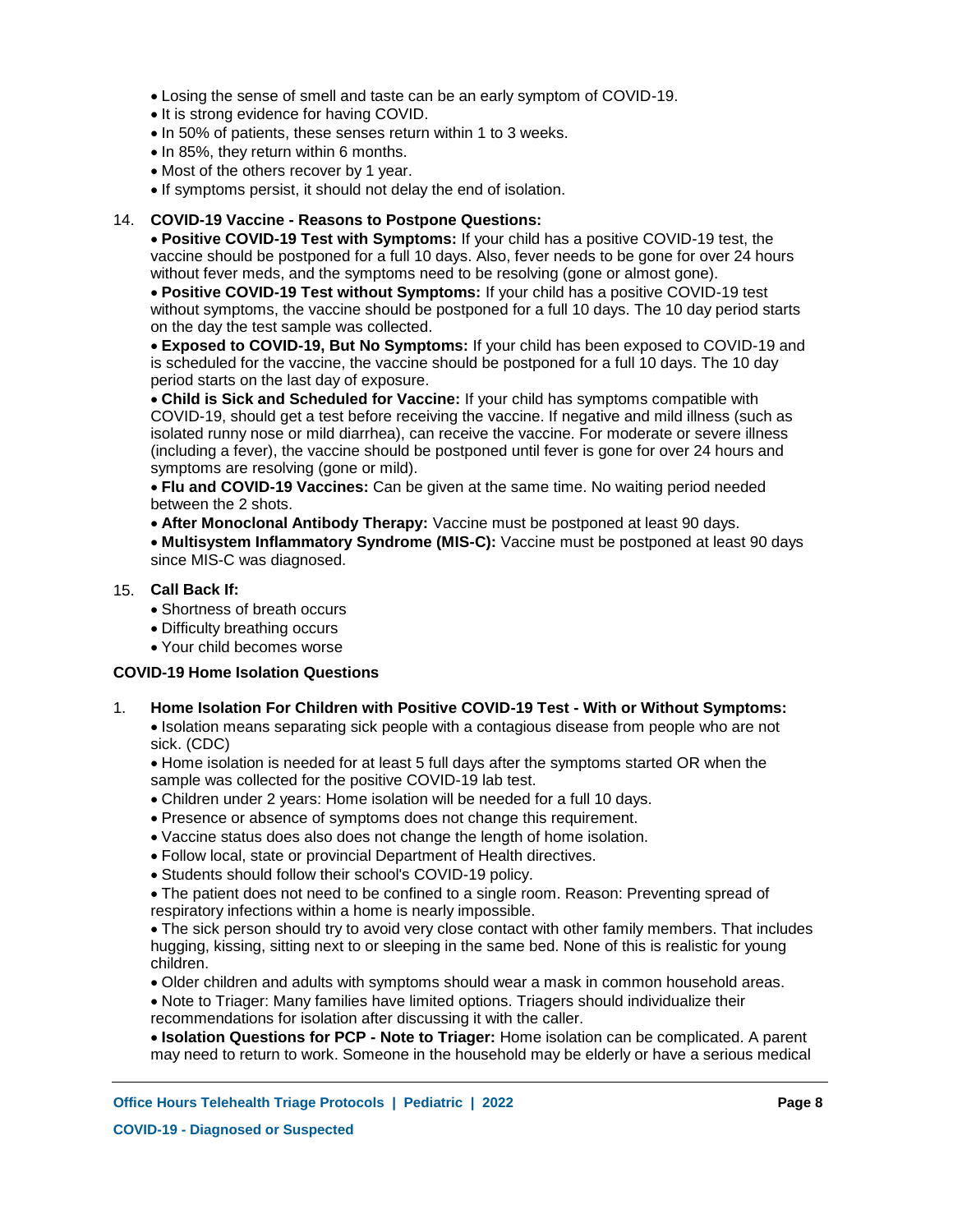problem. If a caller has additional questions, involve the PCP.

#### **Stopping Home Isolation (CDC) for COVID-19 Positive Patients:** 2.

**Symptomatic** patients must meet 3 criteria: [1] Fever gone for at least 24 hours off feverreducing medicines AND [2] Cough and other symptoms must be resolving (gone or almost gone) AND [3] Symptoms started more than 5 days ago.

**Asymptomatic** patients with a positive COVID-19 lab test who don't develop symptoms: must stay at home until 5 full days have passed since the date the sample was collected for the positive test.

Summary: Must isolate at home for at least 5 full days. Then wear a mask around others for another 5 days. Children under 2 and children that aren't cooperative with wearing a mask should isolate for 10 full days.

Repeat diagnostic tests: After a positive test, repeat tests are not recommended. Even after it is safe to stop isolation. PCR tests may stay positive, even up to 90 days.

If unsure it is safe for you to leave isolation, call back during office hours.

#### **Household Exposure and Quarantine:** 3.

Living with a person who has a COVID-19 positive test means ongoing exposure. Here is some general guidance:

The infected person is contagious for up to 10 days. That means all household members will continue to be exposed for a minimum of 10 days.

• If a household member develops COVID symptoms, it should be assumed that they also have COVID. Getting tested is optional. Reason: a negative rapid test cannot be trusted.

If a household member does NOT develop symptoms, a test is not needed until 5 days after the sick family member is released from isolation. If a second family member tests positive, the cycle starts over.

If household members do not develop symptoms, quarantine as follows:

**Fully vaccinated people with a booster**, do not need to quarantine at home. They need to wear a mask if they leave the home.

**Unvaccinated or partially vaccinated people** need to quarantine at home for at least 10 days or longer. (CDC 1/20/2022)

#### **How to Protect Others - When You or Your Child Have COVID-19:** 4.

**Stay Home for Minimum of 5 Days.** Do not allow visitors.

**Wear a Mask for 10 Days.** Wear a face mask when around others or if you have to go to a medical facility.

**Wash Hands often with Soap and Water.**

**Don't Share Personal Household Items.** Don't share glasses, plates or eating utensils.

**Avoid High-Risk People.** Carefully avoid any contact with the elderly and people with weak immune systems or other chronic health problems.

#### **Call Back If:** 5.

- Shortness of breath occurs
- Difficulty breathing occurs
- Your child becomes worse

## **COVID-19 Prevention Questions**

#### **COVID-19 - How to Protect Yourself and Family from Catching It - The Basics:** 1.

Get the COVID-19 vaccine and booster. It is your best protection against this serious infection.

Avoid close contact with people outside your family unit. Avoid closed spaces (indoors) when possible and all crowds (even outdoors).

Always wear a face mask when you must leave your home. Also, observe social (safe) distancing.

Everyone 6 months and older should get an annual flu shot. Reason: Getting COVID-19 while you also have or are recovering from the flu may increase the chances of getting severe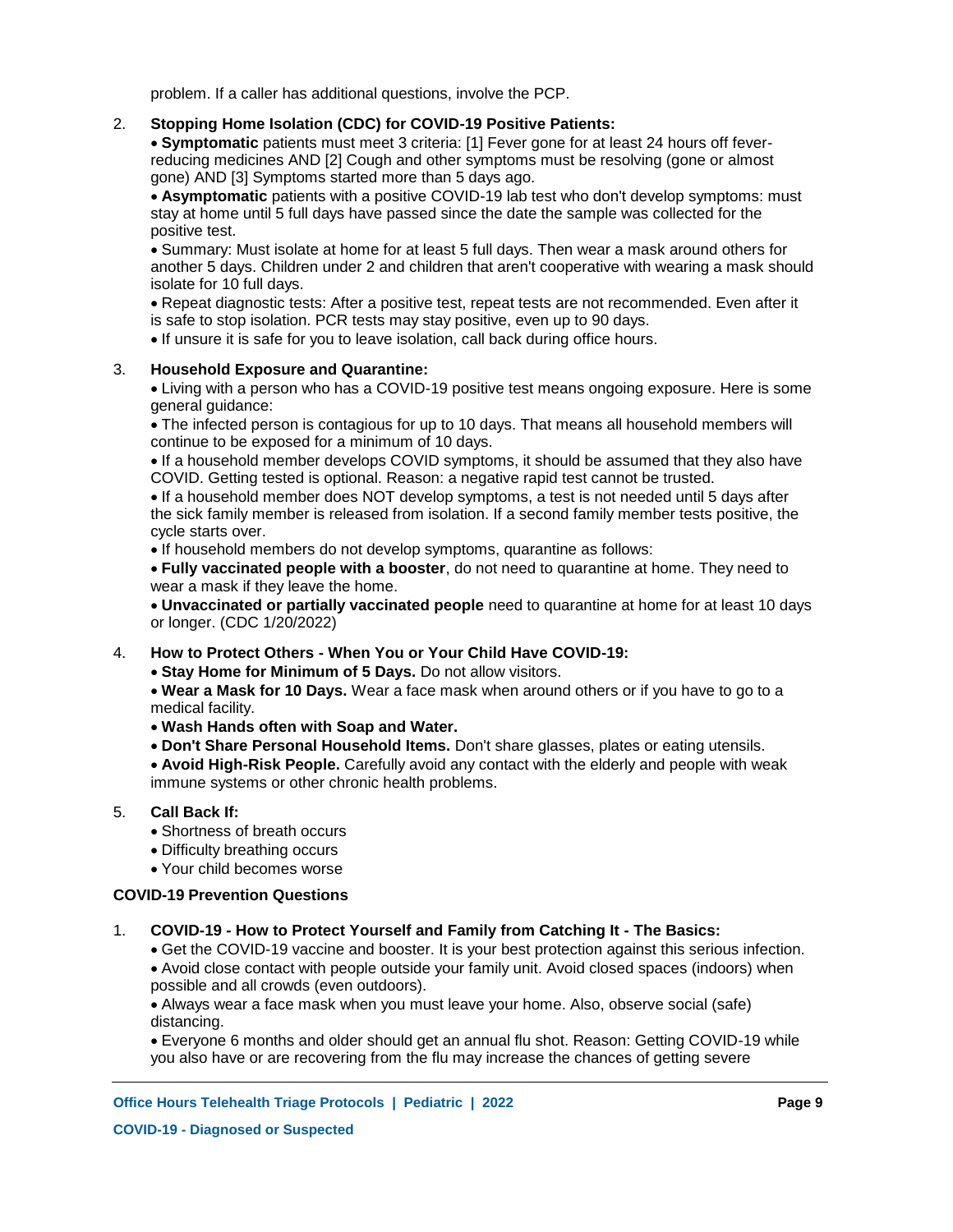symptoms.

**Wash hands often with soap and water (very important).** Always do before you eat.

Use an alcohol-based hand sanitizer if water is not available. Remember: soap and water work better.

Don't touch your eyes, nose or mouth unless your hands are clean. Germs on the hands can get into your body this way.

Don't share glasses, plates or eating utensils.

No longer shake hands. Greet others with a smile and a nod.

If your child needs to be seen for an urgent medical problem, do not hesitate to go in. ERs, urgent care sites and your doctor's office are safe places. They are well equipped to protect you against the virus. For non-urgent conditions, talk to your doctor's office first.

#### **Social (Safe) Distancing and COVID-19 Prevention:** 2.

Avoid any contact with people known to have COVID-19 infection. Avoid talking to or sitting close to them.

**Social (Safe) Distancing:** Try to stay at least 6 feet (2 meters) away from anyone who is sick, especially if they are coughing. Also called physical distancing. Avoid crowds because you can't tell who might be sick.

If COVID-19 is widespread in your community, try to stay 6 feet away from everyone outside your family unit.

**Stay at Home Orders:** Follow any stay at home (stay in place) orders in your community. Leave your home only for essential needs such as buying food or seeking medical care.

**After Stay at Home Orders are Lifted:** Continue social distancing. Also wear a mask when entering any public building or outdoor crowded area. These precautions will be needed for many months. Your state public health department will decide when they are no longer needed.

#### **Face Masks and COVID-19 Prevention:** 3.

**Overview:** Face masks are essential for reducing the spread of COVID-19. They will also reduce the spread of influenza. People with COVID-19 can have no symptoms, but still spread the virus.

Because of the Omicron variant (and other possible future variants) recommendations for wearing masks are pretty much the same for people who are vaccinated or unvaccinated. Mask wearing is even more important if you are in an area of high COVID-19 spread or if you have a weak immune system.

## **People Who Are Well (Not Sick With COVID-19) Should Wear Masks If:**

- You are in indoor public spaces (such as a church or a grocery store).
- You are in a crowded outdoor setting (e.g., concert, music festival, rally).

You are traveling on a plane, bus, train, or other form of public transportation or in transportation hubs such as airports and train stations.

You must be around someone who has symptoms of COVID-19 or has tested positive for COVID-19.

### **People Who Are Sick With COVID-19 Must Wear Masks If:**

You need to leave the home. Example: for medical visits. Patients with trouble breathing in a mask can consider a loose face covering such as a bandana.

You are around other people or animals (such as pets).

### **Exceptions to Masks:**

Face coverings are **NOT** recommended for **children under 2 years**.

Face mask or covering is optional if outdoors and you can avoid being within 6 feet (2 meters) of other people. Some examples are an outdoor walk or run.

#### **Keep Your Body Strong:** 4.

- Get your body ready to fight the COVID-19 virus.
- Get enough sleep (very important).

Keep your heart strong. Walk or exercise every day. Take the stairs. Caution: avoid physical exhaustion.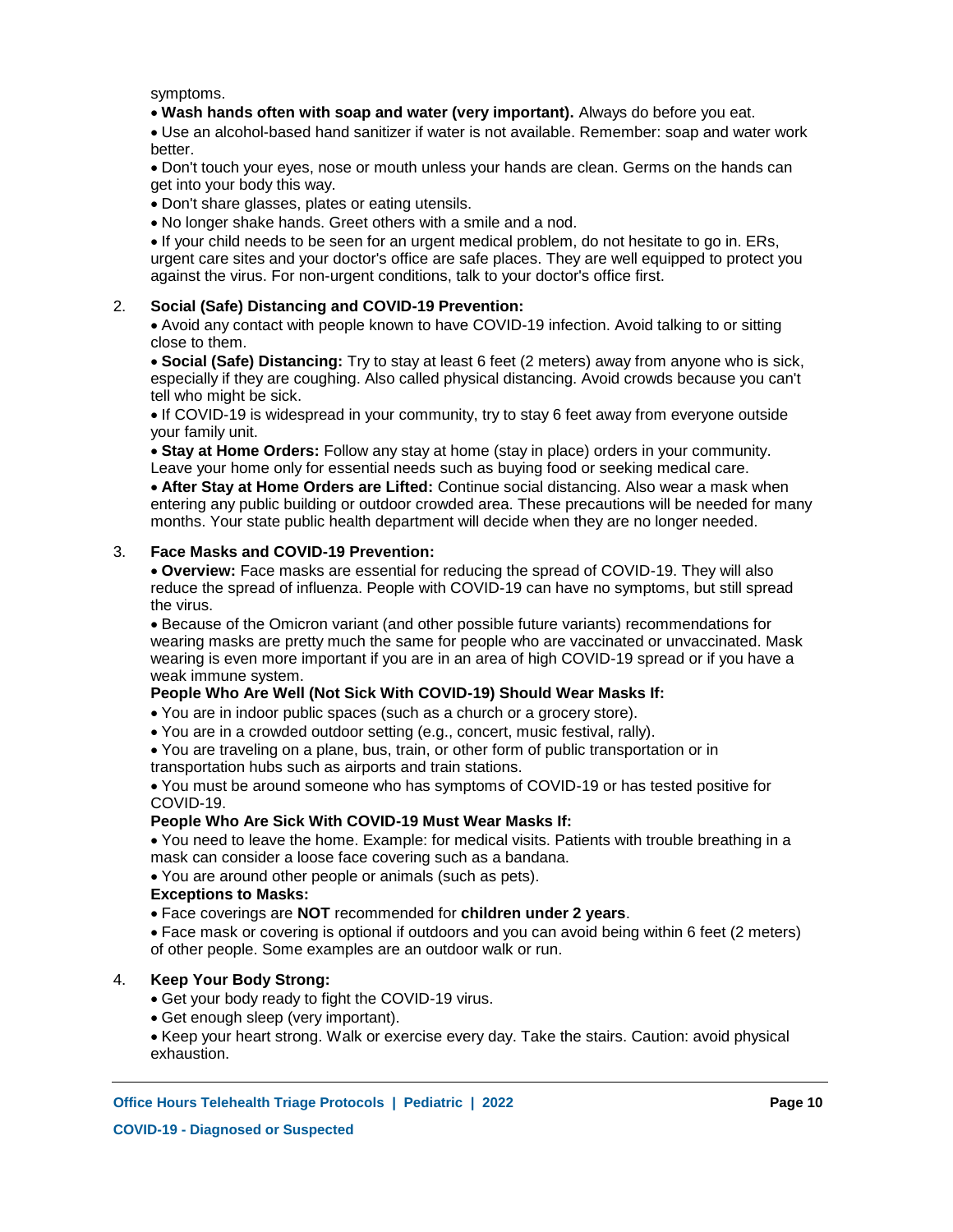- Stay well hydrated.
- Eat healthy meals. Avoid overeating to deal with your fears.

Avoid the over-use of anti-fever medicines. Fever fights infections and ramps up your immune system.

#### **Keep Your Mind Positive:** 5.

- **Live in the present, not the future.** The future is where your needless worries live.
- **Stay positive.** Use a mantra to reduce your fears, such as "I am strong".

**Get outdoors.** Take daily walks. Go to a park if you have one. Being in nature is good for your immune system.

**Show love.** As long as they are well, hug your children and partner frequently. Speak to them in a kind and loving voice. Love strengthens your immune system.

**Stay in touch.** Use regular phone calls and video chats to stay in touch with those you love.

#### **How to Protect Others - When You or Your Child are Sick:** 6.

- Stay home from school or work if you are sick.
- See the Home Isolation section for details.

#### **Call Back If:** 7.

- Your child becomes worse
- You have other questions

## **COVID-19 Testing Questions**

#### **COVID-19 Diagnostic Testing:** 1.

• Note to Triager: Follow the policy for testing recommended by your practice.

Testing is the only way to know for sure that your child has COVID-19. You can't tell by symptoms. Reason: Most respiratory viruses cause similar symptoms.

Testing is now widely available without a doctor's order. Exception: age less than 3. Where to get a test can be different for some communities. Check your state's public health website for community testing centers.

Many retail clinics and urgent care centers also perform COVID-19 testing. Even pharmacies (such as CVS and Walgreens) now perform drive-thru testing on children age 3 and older. Visit their website to schedule a test.

Self-tests (such as Abbot BinaxNow) for use at home are now available in most drugstores (such as CVS, Walgreens) or on-line. (Note: Most rapid home tests are not FDA approved for use under 2 years of age).

#### **COVID-19 Testing Facts:** 2.

Here are some facts that may answer some of the caller's questions.

**Diagnostic Tests**: These are performed on nasal or mouth secretions and tell us if your child has a COVID-19 infection now. The type of diagnostic tests that are available continues to improve.

## **Tests for COVID-19: Recommended Timing (CDC):**

**Symptomatic patients** - get a test immediately (or at least within 3 days of onset of symptoms.)

**Asymptomatic Unvaccinated or Partially Vaccinated patients with a COVID-19 close contact** - Get a COVID-19 test immediately (within 24 hours). If the test is negative, the test should be repeated 5 days after exposure. Test sooner if symptoms develop.

**Asymptomatic Fully Vaccinated with a Booster and a COVID-19 close contact** - Get a test on day 5 after exposure. Test sooner if symptoms develop.

#### **Antibody Tests - Rarely Needed:** 3.

**Antibody Tests:** These tests are different. These are performed on blood. They can sometimes tell us if there are antibodies from a previous infection. They require a doctor's order and are rarely helpful. If you have questions, your doctor can discuss this with you during office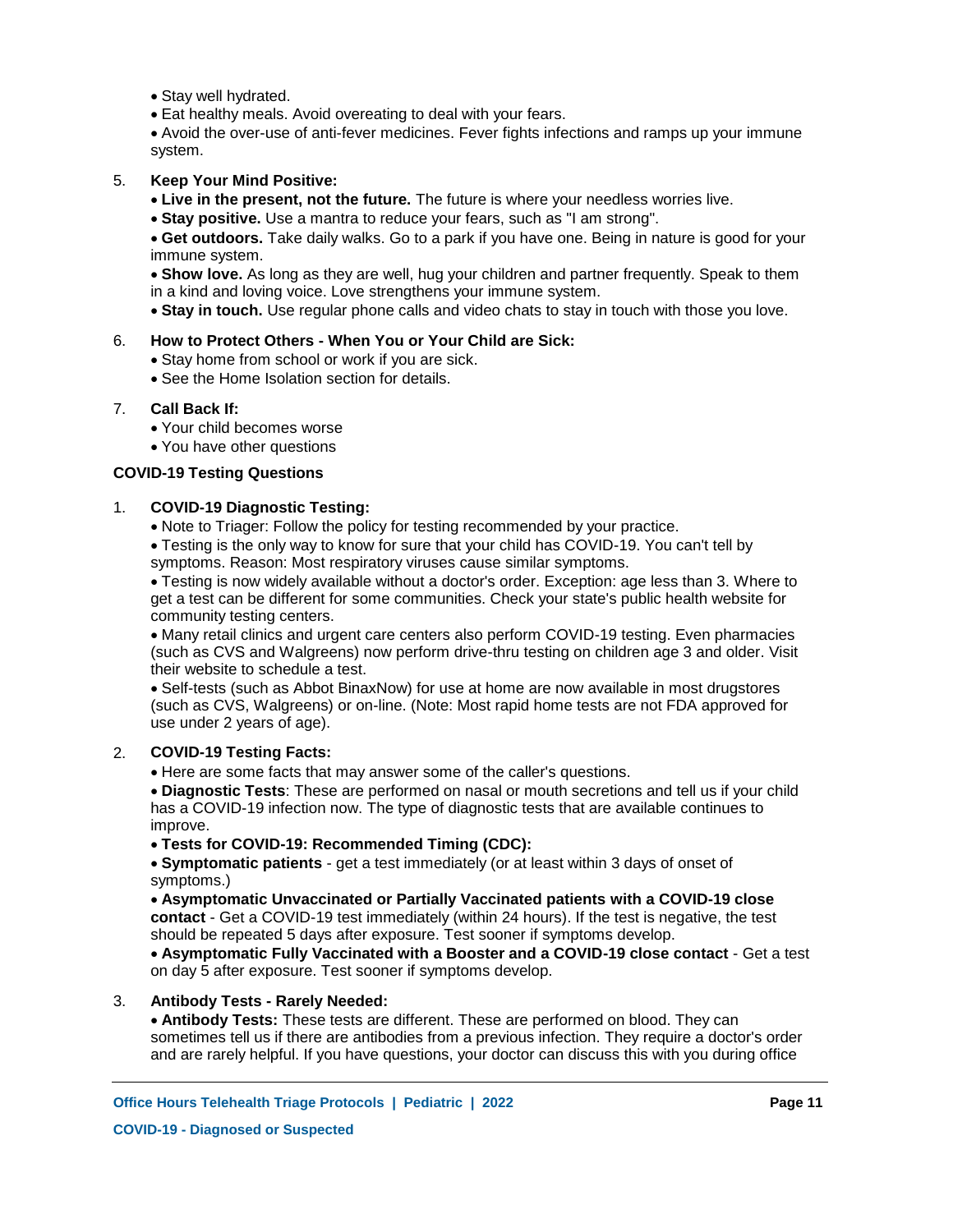hours.

**Timing guideline for Antibody Tests:** If indicated, antibody tests are not recommended until at least 2 or 3 weeks have passed since the start of the infection (CDC). Waiting for a few weeks will give the most accurate result (highest positive rate).

#### **Negative COVID-19 Tests:** 4.

Negative rapid test results are usually accurate but can sometimes be wrong.

An error is more likely with tests performed at home. Rapid tests performed at a test site are usually more accurate.

Repeat testing with a PCR test may be indicated after a negative rapid test.

Note to Triager: For callers who are worried about a false negative test, especially if they had a known exposure, discuss with the PCP.

If a person is exposed again or develops symptoms suggestive of COVID-19, then repeat viral testing should be performed.

#### **Positive COVID-19 Tests:** 5.

**Repeating Positive Tests:** After a positive rapid or PCR test, repeat tests are not recommended. Positive rapid tests are reliable. Repeat testing with a PCR test is not indicated after a positive rapid test. After it is safe to stop isolation (usually 5 days), repeat rapid tests may be negative or stay positive for 5 - 10 days. Repeat PCR tests may stay positive for up to 90 days. A repeat positive PCR test does not mean the patient can spread the infection once the required isolation period is completed.

Main reason not to repeat positive tests: A negative test result will not allow a patient with a positive test result to leave quarantine or isolation any sooner. It will not allow earlier return to child care or school.

#### **Call Back If:** 6.

• Shortness of breath occurs

- Difficulty breathing occurs
- Your child becomes worse

## **COVID-19 Disease FAQs**

#### **Trusted Sources for Accurate Information - CDC and AAP:** 1.

To meet the extreme demand for COVID-19 information, when possible, find your answers online. Here are the most reliable websites:

- CDC website: https://www.cdc.gov/coronavirus.
- American Academy of Pediatrics parent website: www.healthychildren.org

#### **COVID-19 Cause:** 2.

• It is caused by a new coronavirus: SARS-CoV-2 (COVID-19).

Viruses change through mutation. New variants of the COVID-19 virus are expected to appear and spread.

• In the fall of 2021, the Delta variant became the most common COVID-19 variant.

• In December 2021, the Omicron variant became the dominant strain. It is more highly contagious than Delta, leading to rapid spread. On the positive side, it caused more URI symptoms and less lung infections.

The COVID-19 vaccines help protect against the serious complications and hospitalization risk with the disease and variants. The unvaccinated continue to have a 20 times higher rate of hospitalizations and deaths.

#### **COVID-19 Symptoms:** 3.

COVID-19 coronavirus most often causes a respiratory illness. The most common symptoms are cough and fever. Some patients progress to shortness of breath.

Other common symptoms are chills, shivering (shaking), runny nose, sore throat, muscle pain, headache, fatigue, and loss of smell or taste.

The CDC also includes the following less common symptoms: nausea, vomiting and diarrhea.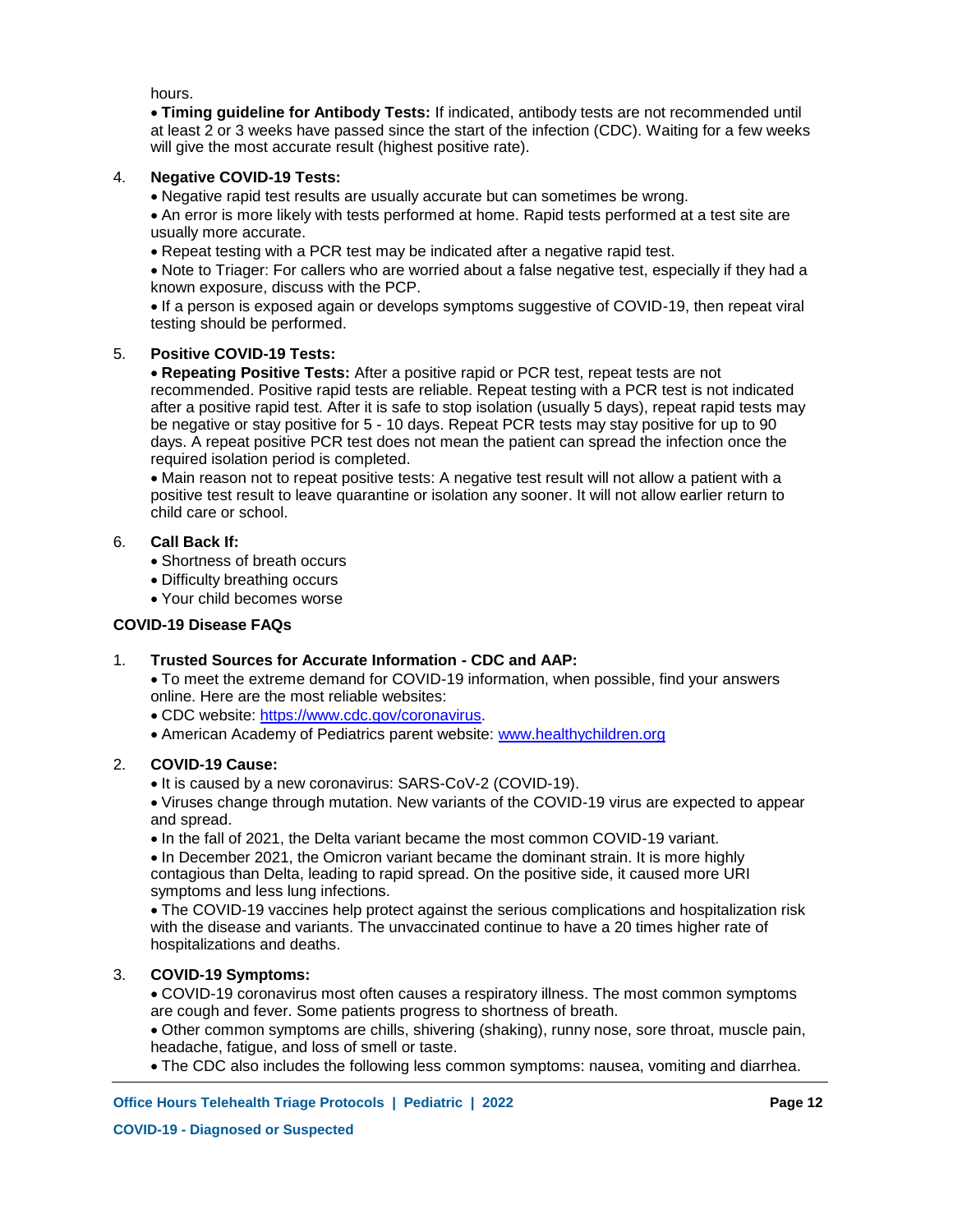Some people may have minimal symptoms or even have no symptoms (asymptomatic).

#### **Multisystem Inflammatory Syndrome (MIS-C):** 4.

MIS-C is a very rare complication of COVID-19. In general, COVID-19 continues to be a mild disease in children. It cannot be predicted who will get this complication.

Prevention: MIS-C can be prevented by getting your child vaccinated against COVID-19. Recent CDC report of 102 teens with MIS-C, over 95% were not vaccinated.

The most common symptoms are fever, a red rash, abdominal pain with vomiting and diarrhea. Half of the patients develop trouble breathing. Some children become confused or overly sleepy. Always has multiple symptoms.

- Onset of symptoms: Usually about 4 weeks after a COVID-19 infection and apparent recovery.
- Peak age: 8 years. Age range: 6 months to 21 years.

Treatment: Most patients with MIS-C need to be admitted to the hospital. MIS-C is treatable with medications, including IV immune serum globulin and steroids.

Prognosis: Most children with MIS-C have a full recovery. The death rate is about 1 per 100.

#### **COVID-19 - Exposure Risk Factors:** 5.

• Here are the main risk factors for getting sick with COVID-19:

Household Close Contact: Living in the home with someone infected with COVID-19 (based on a positive lab test) carries the greatest risk for catching the infection.

Close contact with a person who tested positive for COVID-19 AND contact occurred while they were ill. Close contact is defined as being within 6 feet (2 meters) for a total of 15 minutes or more over a 24-hour period. Prolonged close contact would extend the risk to the 48 hours prior to the person becoming ill with symptoms. This includes living with someone infected with COVID-19.

Living in or travel to an area where there is high community spread of COVID-19 also carries some risk.

• International travel: The CDC (https://www.cdc.gov/coronavirus) has the most up-to-date list of where COVID-19 outbreaks are highest.

• Not being fully vaccinated with a booster shot

**Masks:** Even if both people are wearing face masks, definitions of Close Contact do not change. (CDC)

#### **COVID-19 - How it is Spread:** 6.

COVID-19 is spread from person to person.

The virus spreads when respiratory droplets produced when a person coughs, sneezes, sings or shouts. The infected droplets can then be inhaled by a nearby person or land on the surface of their face or eyes. Droplets fall quickly to the floor or ground. This is how most COVID is spread.

Most infected people also have respiratory secretions on their hands. These secretions get transferred to healthy people on doorknobs, faucet handles etc. The virus then gets transferred to healthy people when they touch their face or rub their eyes. This is a less common cause of spread.

These methods are how most respiratory viruses spread.

Aerosols are tiny, invisible particles that can float in the air for 1 to 2 hours. They mainly occur in a closed room with poor ventilation. Aerosols are an uncommon cause of COVID-19 transmission (CDC and WHO).

#### **COVID-19 - Travel:** 7.

Avoid all non-essential air travel.

Travel is much safer for people who are vaccinated and boosted.

The Centers for Disease Control and Prevention (CDC) maintains a website with the latest recommendations regarding travel and your health.

Currently, the CDC recommends against travel to any geographic areas with widespread and ongoing spread of COVID-19. See current list at https://wwwnc.cdc.gov/travel/.

## 8. **Breastfeeding and COVID-19:**

**Office Hours Telehealth Triage Protocols | Pediatric | 2022 Page 13**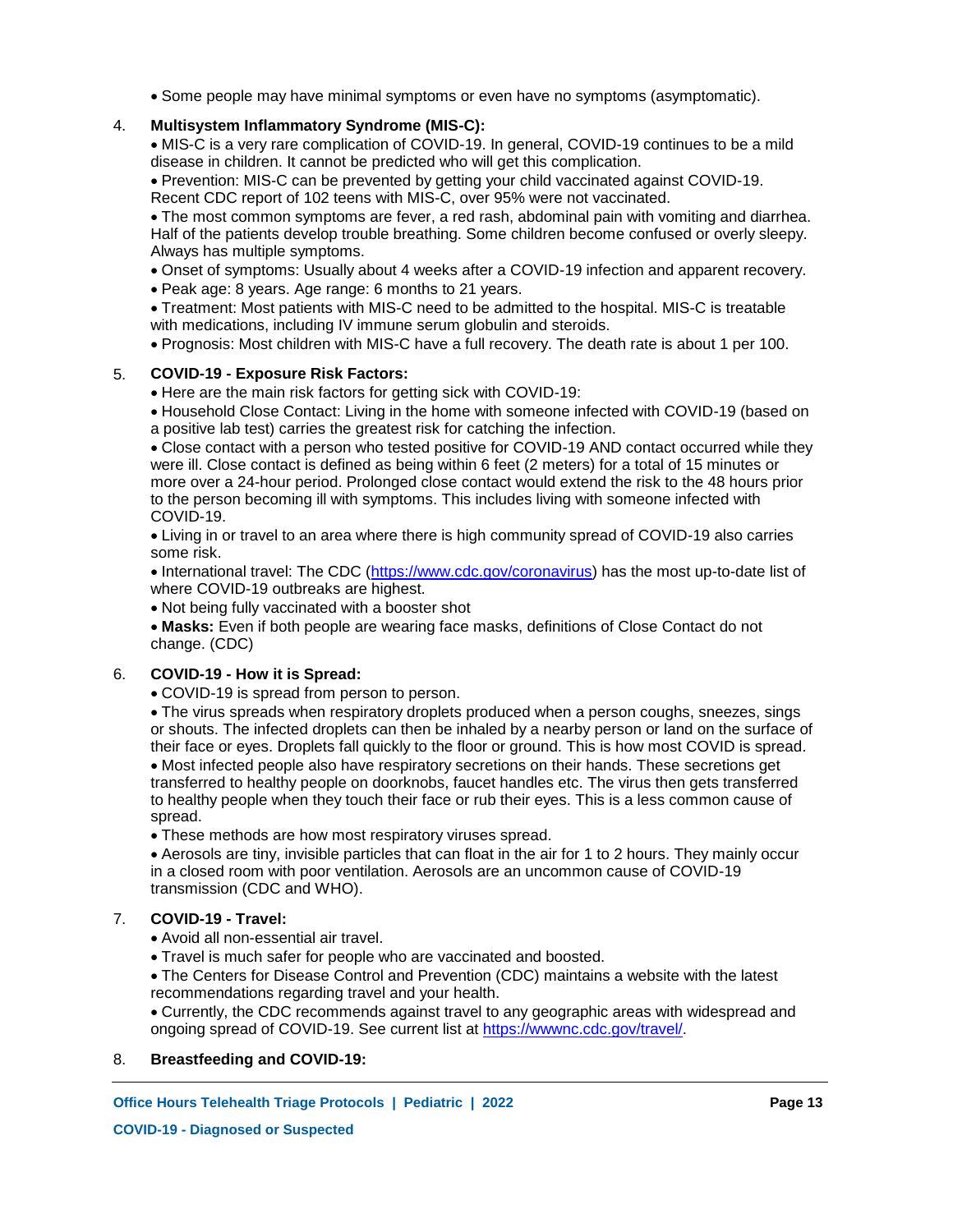Breastfeeding experts recommend you continue to breastfeed even if you are sick with COVID-19. (AAP)

Wash your hands before feeding your baby.

The CDC recommends wearing a face mask. Be careful to avoid coughing on your baby.

Breastmilk gives beneficial antibodies your body is making against this illness to your baby. This will provide some protection against this illness for your baby, like it does for influenza and most other viral illnesses.

Research has proven that the virus is not passed through breastmilk.

Breastfeeding mothers are also encouraged to get the COVID-19 vaccine. (CDC) After a few weeks, the breastmilk will contain protective antibodies against COVID-19.

#### **COVID-19 - Other Facts:** 9.

**Incubation Period:** average 5 days (range 2 to 10 days) after coming in contact with the secretions of a person who has COVID-19.

**No Symptoms but Infected:** Over 30% of infected adult patients have no symptoms (asymptomatic patients). Children and teens are even more likely to have no symptoms. Such patients do however spread the disease and most develop protective antibodies (immunity).

**Mild Infections:** 80% of adults with symptoms have a mild illness, much like normal flu or a bad cold. The symptoms usually last 2 weeks.

**Severe Infections:** 20% of unvaccinated adults with symptoms develop trouble breathing from viral pneumonia. Many of these need to be admitted to the hospital. About 2% of unvaccinated children with COVID-19 need to be admitted to the hospital. About 10% of unvaccinated teens need hospitalization. About 3% require ICU care. (CDC). People with complications generally recover in 3 to 6 weeks. Severe infections are rare in people who are vaccinated.

**Deaths:** Children generally have a mild illness and recover quickly. Pediatric deaths are very rare. (CDC) Older adults, especially those with chronic lung disease, heart disease, diabetes, obesity or weak immune systems, have the highest death rates. The overall death rate is around 2 per 1000 people. Over 90% of deaths occur in people who are not vaccinated.

## **COVID-19 Vaccines and Treatment:** 10.

**Vaccines:** Safe and effective vaccines are available. At this time, vaccines have been tested and are FDA approved for 5 years and older. Trials on children younger than 5 years have started. The COVID-19 vaccine will reduce the chance of your child getting COVID-19. The vaccine prevents almost all hospital admissions, ICU care and deaths.

**Booster Vaccines**: In December 2021, the CDC recommended a booster shot for those 12 and older. For Pfizer or Moderna vaccines, a booster shot for those 12 and older is needed if 5 or more months has passed after the first ones. For Johnson and Johnson vaccine, a booster shot is needed 2 or more months after the first one. Experts predict we may need a yearly booster, just like the flu vaccine.

**"Breakthrough Cases":** These are COVID-19 infections that bypass vaccine protection. They are more common with new variants. Many do not cause any symptoms. The vaccine prevents almost all hospital admissions and deaths.

**Treatment:** New treatments for severe COVID-19 are available. They are mainly prescribed for high risk patients or those who are hospitalized. **Caution** - Only discuss the following if caller asks about the new anti-viral pill (paxlovid): Paxlovid is given by mouth during the first 3 days of symptoms to prevent serious complications. It has emergency approval from the FDA (December 2021) and can be used for 12 and older at high-risk for complications. Supply may be limited.

**Prevention:** The COVID-19 vaccine and booster are the best way to prevent infections. Face masks, social (safe) distancing and extra handwashing are also proven to help prevent disease.

### **Call Back If:** 11.

You have other questions

## **FIRST AID**

**Office Hours Telehealth Triage Protocols | Pediatric | 2022 Page 14**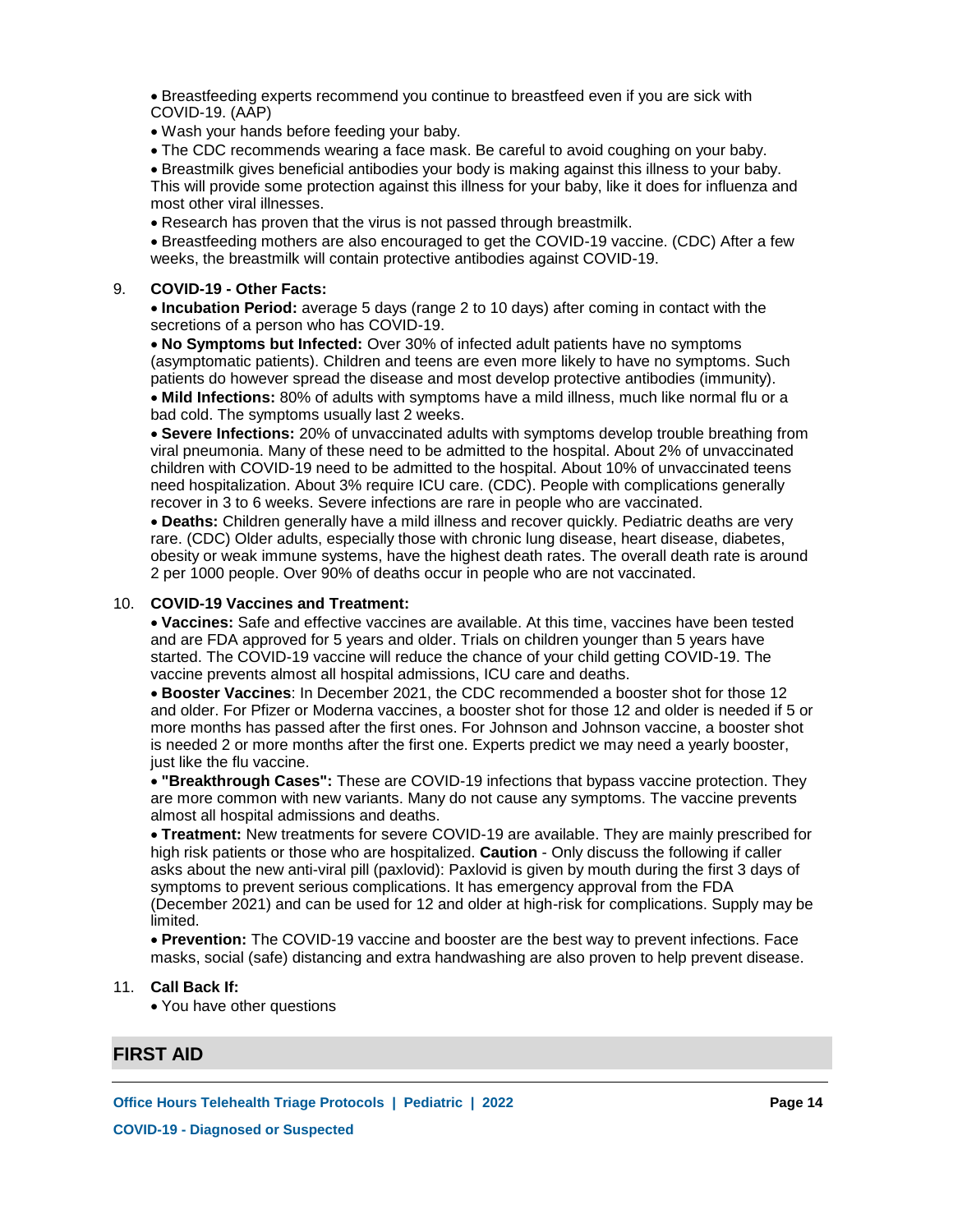## **Matching Pediatric Care Advice (PCA) Handouts for Callers**

Detailed home care advice instructions have been written for this protocol. If your software contains them, they can be sent to the caller at the end of your call. Here are the names of the pediatric handouts that are intended for use with this protocol:

- COVID-19 Diagnosed or Suspected
- COVID-19 Prevention
- COVID-19 or Influenza How to Tell
- COVID-19 Vaccines Answers to Common Questions
- Coughs and Colds: Medicines or Home Remedies?
- Fever How to Take the Temperature
- Fever Facts Versus Myths
- Acetaminophen (Tylenol) Dosage Table Children
- Ibuprofen (Advil, Motrin) Dosage Table Children

## **COVID-19 Main Symptoms (CDC)**

COVID-19 should be suspected in people who have 1 or more of the following symptoms (CDC) and have not been vaccinated against COVID-19:

- Cough
- Shortness of breath (difficulty breathing)
- Fever or chills
- Loss of smell or taste
- Muscle or body aches
- Headache
- Sore throat
- Runny nose (not from allergies)
- Fatique

The CDC also includes the following less common symptoms: nausea, vomiting and diarrhea. In isolation, these symptoms (such as diarrhea) are not very helpful for recognizing COVID-19. Reason: Too common, multiple causes and sometimes subjective. For example, mild diarrhea is often caused by a change in the diet.

**"COVID Toes":** Reddish or purple toes have been reported as a rare finding. They can occur alone and go away without treatment. Or they can occur 1-2 weeks after the more common symptoms. **Long-Haul Symptoms:** Have been reported in some children after hospitalization with severe infections. Main symptoms are fatigue, brain fog, muscle pains and joint pains. Up to 2% have symptoms beyond 8 weeks.

### **Cause**

- It is caused by a novel (new) coronavirus (COVID-19).
- Viruses change through mutation. Variants of the COVID-19 virus continue to emerge and spread.
- In the summer and fall of 2021, the Delta variant became the most common COVID-19 variant.

• In December 2021, the Omicron variant became the dominant strain. It is more highly contagious than Delta, leading to rapid spread. On the positive side, it caused more URI symptoms and less lung infections.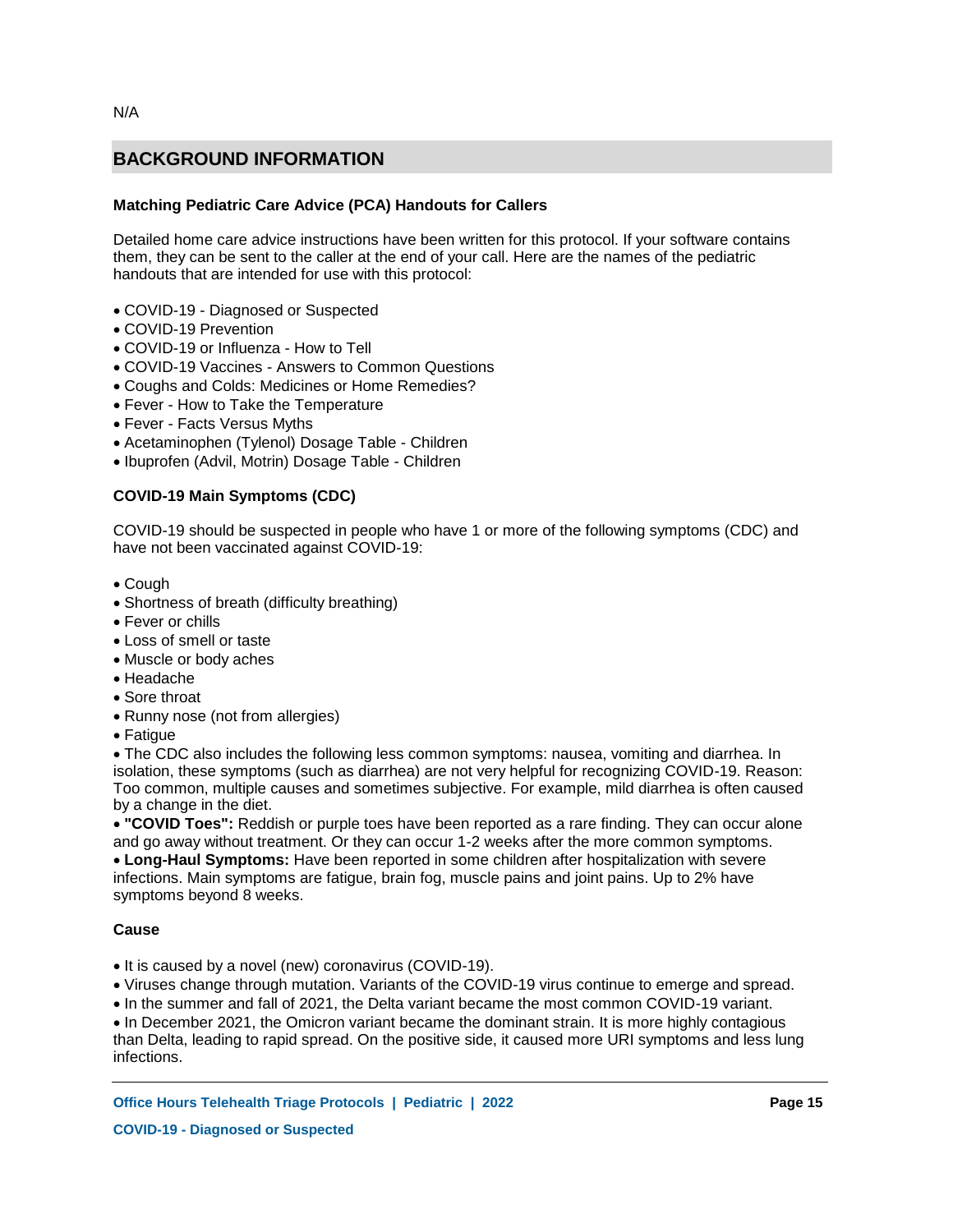The COVID-19 vaccines help protect against the serious complications and hospitalization risk with the disease and variants. The unvaccinated continue to have a 20 times higher rate of hospitalizations and deaths.

### **COVID-19 Origins**

- An outbreak of this new viral infection began in Wuhan, China in early December 2019.
- The first COVID-19 cases in the United States and Canada were reported in January 2020.
- The World Health Organization (WHO) declared COVID-19 a global pandemic on March 11, 2020.

The Centers for Disease Control and Prevention (CDC) is considered the source of truth for this guideline. This continues to be a rapidly changing situation and recommendations from the CDC are updated daily. See: https://www.cdc.gov/coronavirus. If the CDC recommendations are different than what is in this guideline, follow the CDC guidelines.

## **Multisystem Inflammatory Syndrome (MIS-C)**

MIS-C is a very rare complication of COVID-19. In general, COVID-19 continues to be a mild disease in children. It cannot be predicted who will get this complication.

Prevention: MIS-C can be prevented by getting your child vaccinated against COVID-19. Recent CDC report of 102 teens with MIS-C, over 95% were not vaccinated.

The most common symptoms are fever, a red rash, abdominal pain with vomiting and diarrhea. Half of the patients develop trouble breathing. Some children become confused or overly sleepy. Always has multiple symptoms.

Onset of symptoms: Usually about 4 weeks after a COVID-19 infection and apparent recovery.

Peak age: 8 years. Age range: 6 months to 21 years.

Treatment: Most patients with MIS-C need to be admitted to the hospital. MIS-C is treatable with medications, including IV immune serum globulin and steroids.

Prognosis: Most children with MIS-C have a full recovery. The death rate is about 1 per 100.

## **High-Risk Children for Complications with Influenza (also with COVID-19)**

Significance: HIGH-RISK children also are the main patients who may need prescription anti-viral medications when they develop influenza. New anti-viral medications for COVID-19 may also be indicated for similar patients.

- Aspirin long-term therapy (e.g., Kawasaki's disease and rheumatoid arthritis)
- Down's syndrome
- Heart disease (e.g., congenital heart disease, rheumatic heart disease)

• Immune system compromised (e.g., cancer, chemotherapy, HIV/AIDS, transplant, taking oral steroids)

- Liver disease (e.g., liver failure, chronic hepatitis)
- Lung disease (e.g., asthma, cystic fibrosis, bronchopulmonary dysplasia)
- Lung disease technology-dependent (e.g., oxygen required, tracheostomy, ventilator)

Lung risk for aspiration from compromised ability to handle respiratory secretions (e.g., spinal cord or brain injury)

- Metabolic disease (e.g., diabetes mellitus)
- Neuromuscular disease (e.g., muscular dystrophy, cerebral palsy, epilepsy)
- Obesity (BMI > 30, the 95th percentile)
- Pregnancy
- Renal disease (e.g., nephrotic syndrome, renal dialysis)
- Sickle cell disease

Healthy children under 2 years old are also considered HIGH-RISK. Reason: higher rate of pneumonia and hospitalization.

Note: All other patients are referred to as LOW-RISK.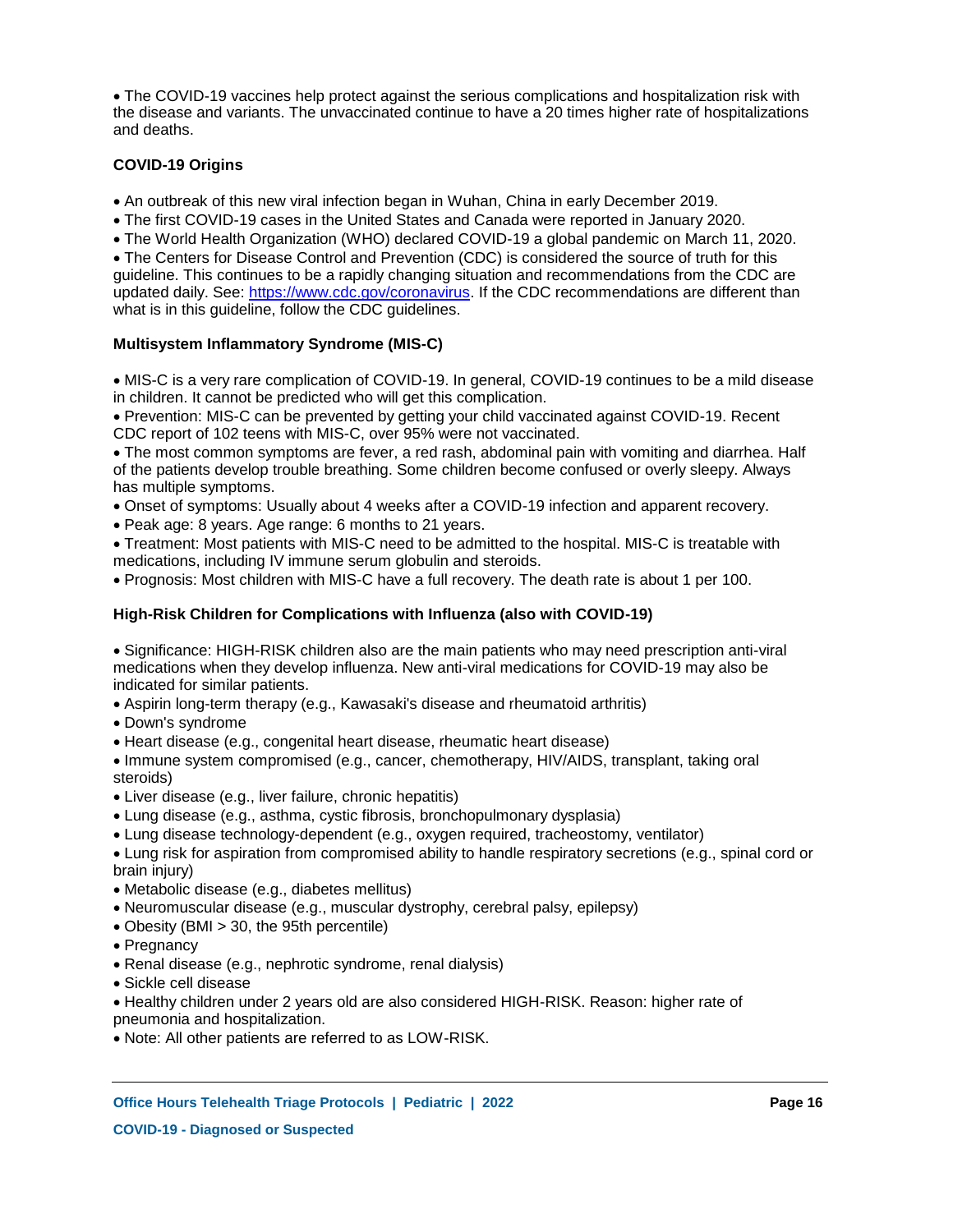## **High-Risk Children: Possible Exceptions**

The current HIGH-RISK list includes over 20% of children because 10% of children are under 2 years of age and 10% of children have asthma.

To reduce unnecessary prescribing of Tamiflu, our call center and ED have decided to exclude children who only have exercise-induced asthma or cough-variant asthma. We have also excluded any child with asthma who has not needed to use any asthma medications within the last year. The latter would indicate that they have very mild intermittent asthma.

Each call center or office practice will need to decide if certain conditions will not be included in the HIGH-RISK group.

### **Influenza Calls: Preventing the Need to Use 2 Protocols**

Here are the reasons why this protocol can be used simultaneously for calls about patients with suspected COVID-19 and also for those with suspected Influenza:

**Symptoms** are nearly identical. Cannot differentiate based on symptoms. Only exception: loss of taste or smell is highly specific for COVID.

**Triage for serious symptoms** or complications is the same. The nurse can triage both at same time.

**Viral Testing** is the only way to reach an accurate diagnosis. Tests for both are available.

**Care Advice** is the same. Treat symptoms and stay well hydrated.

**Oral Antivirals** are readily available for patients with influenza who also are High Risk for complications. Antivirals have also been FDA approved for emergency use for COVID-19 for high-risk children 12 and older, but supply may be limited.

**High-Risk patients for Complications**: The long-established list for influenza is similar to the evolving list for patients with COVID-19. It can be used for both.

**Isolation:** Home isolation is required for 5 days or longer for COVID-19. Isolation for flu is only recommended until the fever is gone for 24 hours or longer. Reason: COVID-19 is far more dangerous than flu.

**Why COVID-19 Protocol was Chosen to Cover Both:** Influenza is seasonal. COVID-19 is not seasonal. It will not go away in 6 months like influenza.

### **Child Abuse During the COVID-19 Pandemic**

The pandemic has increased the incidence of abuse and domestic violence due to social isolation and financial burdens.

Also, young children often become irritable and demanding when confined to the home.

Triagers need to be alert for calls about bruises or other injuries that are suspicious, unexplained or occur in the first year of life.

Offer help to families in crisis before they reach the breaking point. Be alert to increased domestic violence. Know where to refer at-risk families.

See the Psychosocial Problems or Child Abuse protocols for details.

### **Symptomatic COVID-19 Calls: Patients Who Need to Be Seen and Telemedicine Visits**

At this point in the COVID-19 pandemic, most PCP's offices are equipped to handle sick child visits. Many also are providing telemedicine visits (video visits).

A telemedicine visit is appropriate if it can provide a definitive diagnosis and care without being seen in-person.

How to implement: The triage nurse continues to manage the Home Care disposition calls and the "for information only" calls. These are more than half of incoming calls.

If available, the triager schedules many other nonemergent calls with the PCP for a video visit. If unsure, triager discusses patient eligibility with the PCP.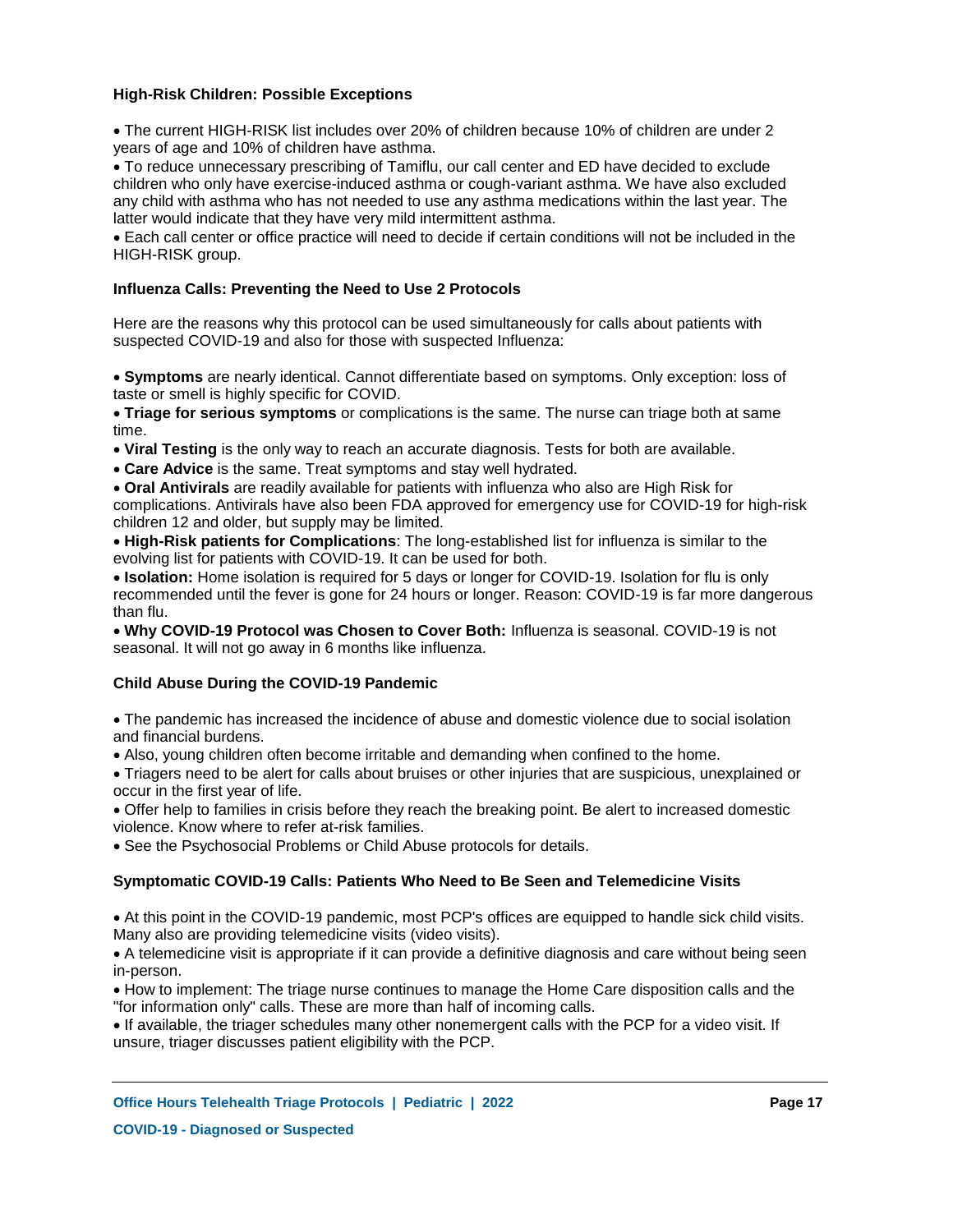## **Animals and COVID-19**

The main way COVID-19 spreads is from person to person. There is low risk of getting COVID-19 from a pet or other animal.

• It is possible for animals to catch COVID-19 from people. A few pets have tested positive for COVID-19 (including cats and dogs).

The CDC recommends treating pets like other family members when trying to avoid spreading COVID-19.

Call your vet if your pet gets sick or you have other questions.

The CDC has more information on COVID-19 and animals at: https://www.cdc.gov/coronavirus.

### **COVID-19 Disease and Repeat Infections**

Most viral infections cause our immune system to create antibodies that protect us from getting that infection again.

Sometimes this provides lifelong protection, but sometimes that protection only lasts months or years.

**Protection Duration after an Infection.** Research about how long protection against COVID-19 lasts is ongoing. Protection has been proven to last for at least 90 days (3 months) after infection. The CDC recommends using 90 days post exposure as a protected period.

For now, it remains important for people who have recovered from COVID-19 infections to be careful. Take normal precautions such as wearing a mask and social distancing.

**Recovery and Re-infections.** Re-infections after full recovery do occur. The arrival of COVID-19 variant (mutant) viruses has increased the rate of re-infections for some of the variants.

**Need for Vaccine.** People who have recovered from COVID-19 should still get a COVID-19 vaccine and booster shot. Reason: Vaccination provides greater protection than the natural immunity from a COVID-19 infection.

**Break-through Infections.** Breakthrough cases are COVID-19 infections that bypass vaccine protection. They are more common with new variants. Many do not cause any symptoms. The vaccine prevents almost all hospital admissions and deaths.

**Booster Vaccines:** Booster vaccines are recommended 5 or more months after the Pfizer or Moderna vaccines and 2 or more months after the Johnson and Johnson vaccine. These booster shots reduce the rate of COVID-19 break-through infections.

### **Ibuprofen and other NSAID Use for COVID-19**

Many callers have expressed concerns that ibuprofen (or other NSAID) use to treat COVID-19 symptoms may worsen the disease.

These concerns originated from a few physicians' comments and have since spread over social media.

To date, there is no scientific evidence (clinical trials or studies) that show that using ibuprofen negatively impacts outcome in COVID-19 patients. We will continue to review any new literature as it is published.

The CDC, WHO, AAP and our Infectious Disease expert reviewers continue to approve the use of ibuprofen for COVID-19.

For this reason, STCC guidelines continue to recommend ibuprofen as an acceptable way to treat high fevers and pain. (Note: Remind callers that fevers are beneficial, help fight the infection, and may speed recovery. Low-grade fevers should not be treated.)

If callers remain concerned, they can use acetaminophen for symptoms that warrant treatment.

Caution: For suspected COVID-19 patients on oral steroids, such as prednisone, the triager should involve the PCP for a decision about whether the drug can be continued.

### **Office Call Surges: How to Better Manage**

Getting behind in responding to calls is always a problem during infection outbreaks or panic created

**Office Hours Telehealth Triage Protocols | Pediatric | 2022 Page 18**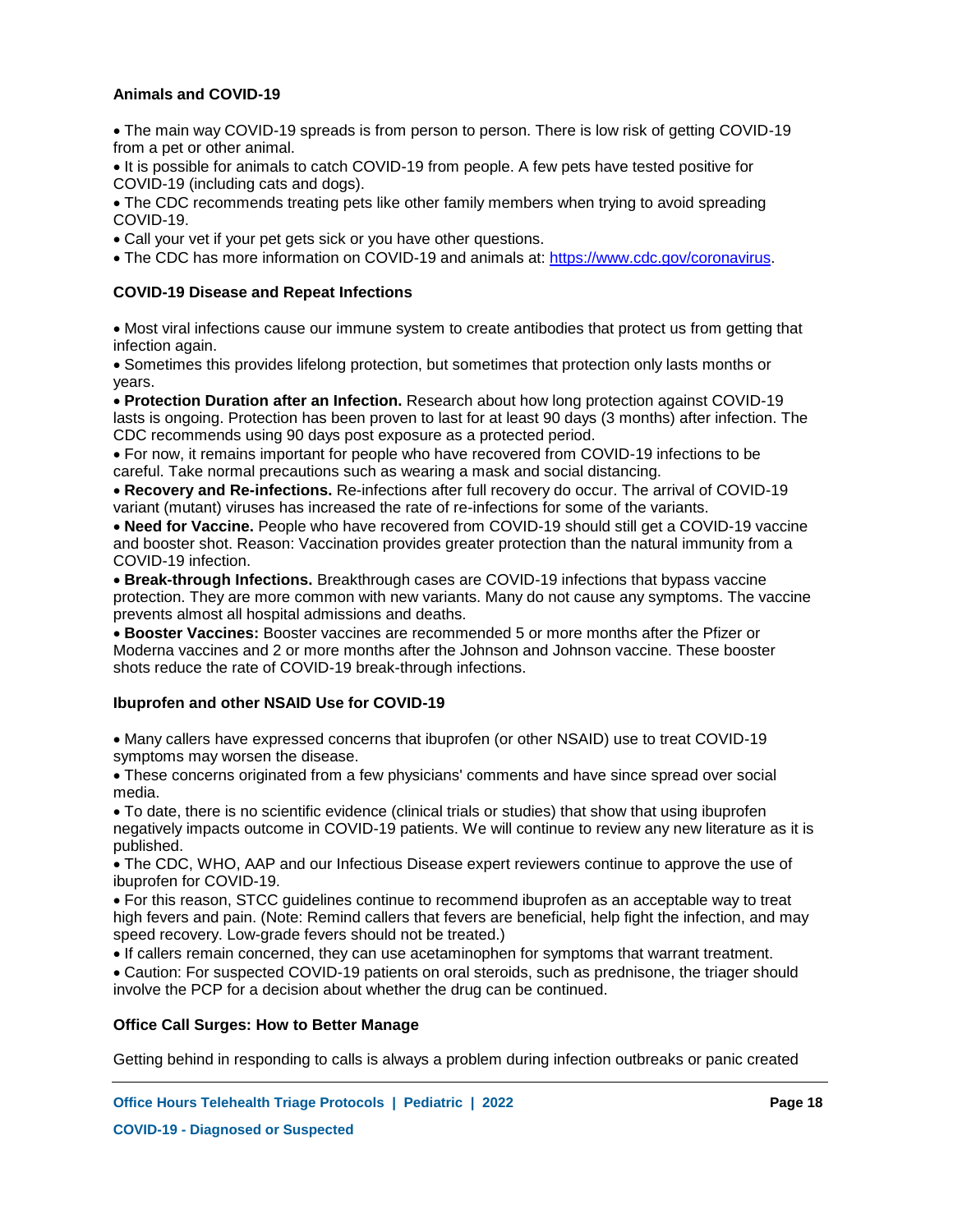by the media. The COVID-19 pandemic caused major surges in call volumes. Here are some suggestions for off-loading calls:

• Refer callers to the American Academy of Pediatrics parent website: www.healthychildren.org while they are waiting for a callback. The answer to their questions will likely be found there.

The website contains numerous articles written for parents on every COVID-19 issue. Examples are masks, getting outside, breastfeeding, dealing with anxiety, etc.

Every topic is available in both English and Spanish.

Your favorite COVID-19 handouts from the AAP or CDC can be emailed or texted to parents directly or using your EHR portal.

The AAP website also features a Pediatric Symptom Checker. It helps a parent self-triage. It also provides self-care advice if they don't need to be seen. In addition to 160 other symptom topics, it contains 2 COVID-19 self-triage guides.

Changing Parent Behavior: During a major pandemic, encourage parents to use a pediatric symptom checker before calling. Result: Parents would only call about patients who might need to be seen or tested.

## **Internet Resources**

Centers for Disease Control and Prevention (CDC): Coronavirus. https://www.cdc.gov/coronavirus. Public Health Agency of Canada: https://www.canada.ca/en/public-

health/services/diseases/coronavirus.html.

World Health Organization (WHO): Coronavirus. https://www.who.int/health-topics/coronavirus.

American Academy of Pediatrics: http://www.healthychildren.org

## **Expert Reviewers**

Jessica Cataldi, MD, Pediatric Infectious Diseases and Epidemiology, Children's Hospital Colorado, Aurora, Colorado

Samuel Dominguez, MD, Pediatric Infectious Diseases and Epidemiology, Children's Hospital Colorado, Aurora, Colorado

Lisa M. Koonin DrPH, MN, MPH; Founder, Health Preparedness Partners; Pandemic preparedness specialist

The author is extremely grateful for these critical reviews.

## **REFERENCES**

- Alramthan A, Aldaraji W. A case of COVID-19 presenting in clinical picture resembling chilblains disease. First report from the Middle East. Clin Exp Dermatol 2020 Aug;45(6):746- 748. 1.
- Bautista-Rodriguez C, Sanchez-de-Toledo J, Clark BC, et al. Multisystem Inflammatory Syndrome in children: An international survey. Pediatrics 2021 Feb;147(2):e2020024554. 2.
- Castagnoli R, Votto M, Licari A, et al. Severe Acute Respiratory Syndrome Coronavirus 2 (SARS-CoV-2) Infection in Children and Adolescents: A Systematic Review. JAMA Pediatr. 2020 Sep 1;174(9):882-889. 3.
- CDC COVID-19 Response Team. Coronavirus Disease 2019 in Children United States, February 12 - April 2, 2020. MMWR Morbidity and Mortality Weekly Report. ePub: 6 April 2020. 4.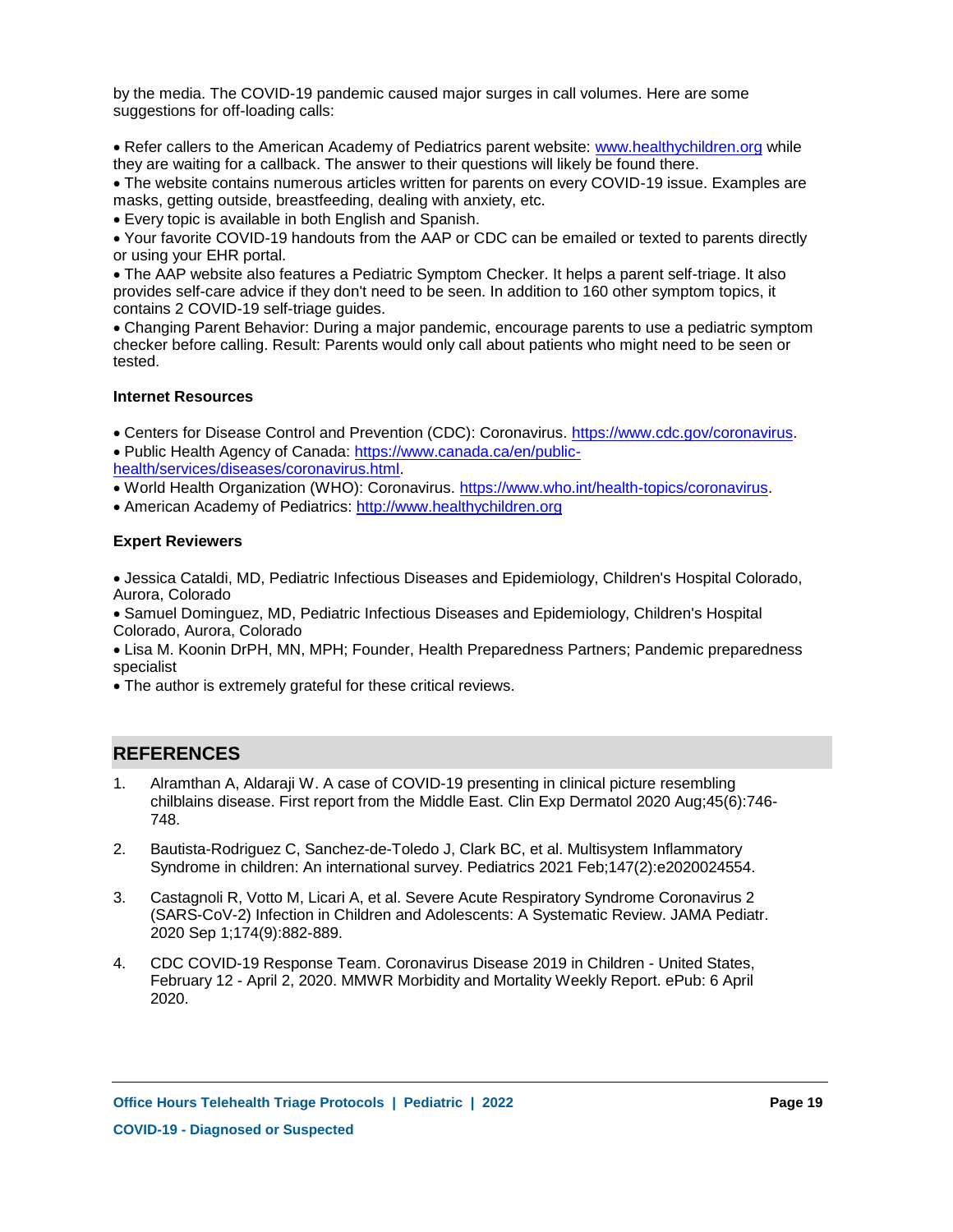- Chung E, Chow EJ, Wilcox NC, et al. Comparison of Symptoms and RNA Levels in Children and Adults With SARS-CoV-2 Infection in the Community Setting. JAMA Pediatr. 2021 Jun 11. 5.
- De Rose DU, Piersigilli F, Ronchetti MP, et al. Novel coronavirus (COVID-19) in newborns and infants. Ital J Pediatr. 2020 Apr 29;46(1):56. 6.
- DeLaroche AM, Rodean J, Aronson PL, et al. Pediatric Emergency Department visitis at US Children's Hospitals during the COVID-19 pandemic. Pediatrics. 2021 Apr;147(4):e2020039628. 7.
- Dufort EM, Koumans EH, Chow EJ, et al. Multisystem Inflammatory Syndrome in children in New York state. N Engl J Med. [published online ahead of print, 2020 Jun 29] 8.
- Farooqi KM, Chan A, Weller RJ, et al. Longitudinal Outcomes for Multisystem Inflammatory Syndrome in Children. Pediatrics. 2021 Aug;148(2):e2021051155. 9.
- Feldstein LR, Rose EB, Horwitz SM, et al. Multisystem Inflammatory Syndrome in U.S. 10. children and adolescents. N Engl J Med. [published online ahead of print, 2020 Jun 29].
- Fernandes DM, Oliveira CR, Guerguis S, et al. Severe Acute Respiratory Syndrome 11. Coronavirus 2 Clinical Syndromes and Predictors of Disease Severity in Hospitalized Children and Youth. J Pediatr. 2021 Mar;230:23-31.e10.
- Fouda GGA, Kwiek JJ, Yotebieng M. Safety of breastfeeding by mothers with COVID-19: 12. New evidence from Israel. Pediatrics. 2021 Apr 13;e2020049772.
- 13. Harrison E, Garbutt J, Sterkel R, et al. Collaborating to advocate in primary care for children during COVID-19. Pediatrics. 2021 Oct;148(4):e2021052106.
- 14. Hatoun J, Correa ET, Donahue SMA, et al. Social distancing for COVID-19 and diagnoses of other infectious diseases in children. Pediatrics. 2020 Oct;146(4):e2020006460.
- 15. Hernandez C, Bruckner AL. Focus on "COVID Toes". JAMA Dermatol. 2020 Sep 1;156(9):1003.
- 16. Humphreys KL, Myint MT, Zeanah CH. Increased risk for family violence during the COVID-19 pandemic. Pediatrics. 2020 Jul;146(1):e20200982.
- 17. Jain SS, Steele JM, Fonseca B, et al. COVID-19 Vaccination Associated Myocarditis in Adolescents. Pediatrics, Nov 2021, 148 (5) e2021053427.
- 18. Kainth MK, Goenka PK, Williamson KA, et al. Early experience of COVID-19 in a US children's hospital. Pediatrics. 2020 Oct;146(4):e2020003186.
- 19. King JA, Whitten TA, Bakal JA, et al. Symptoms associated with a positive result for a swab for SARS-CoV-2 infection among children in Alberta. CMAJ. 2021 Jan 4;193(1):E1-E9.
- Laws RL, Chancey RJ, Rabold EM, et al. Symptoms and transmission of SARS-CoV-2 20. among children - Utah and Wisconsin, March-May 2020. Pediatrics. 2021 Jan;147(1):e2020027268.
- 21. Lu X, Zhang L, Hui, D, et al. SARS-CoV-2 Infection in children. N Engl J Med. 2020 Apr 23;382(17):1663-1665.
- 22. Ludvigsson JF. Systematic review of COVID-19 in children shows milder cases and a better prognosis than adults. Acta paediatrica. March 2020. doi:10.1111/apa.15270.